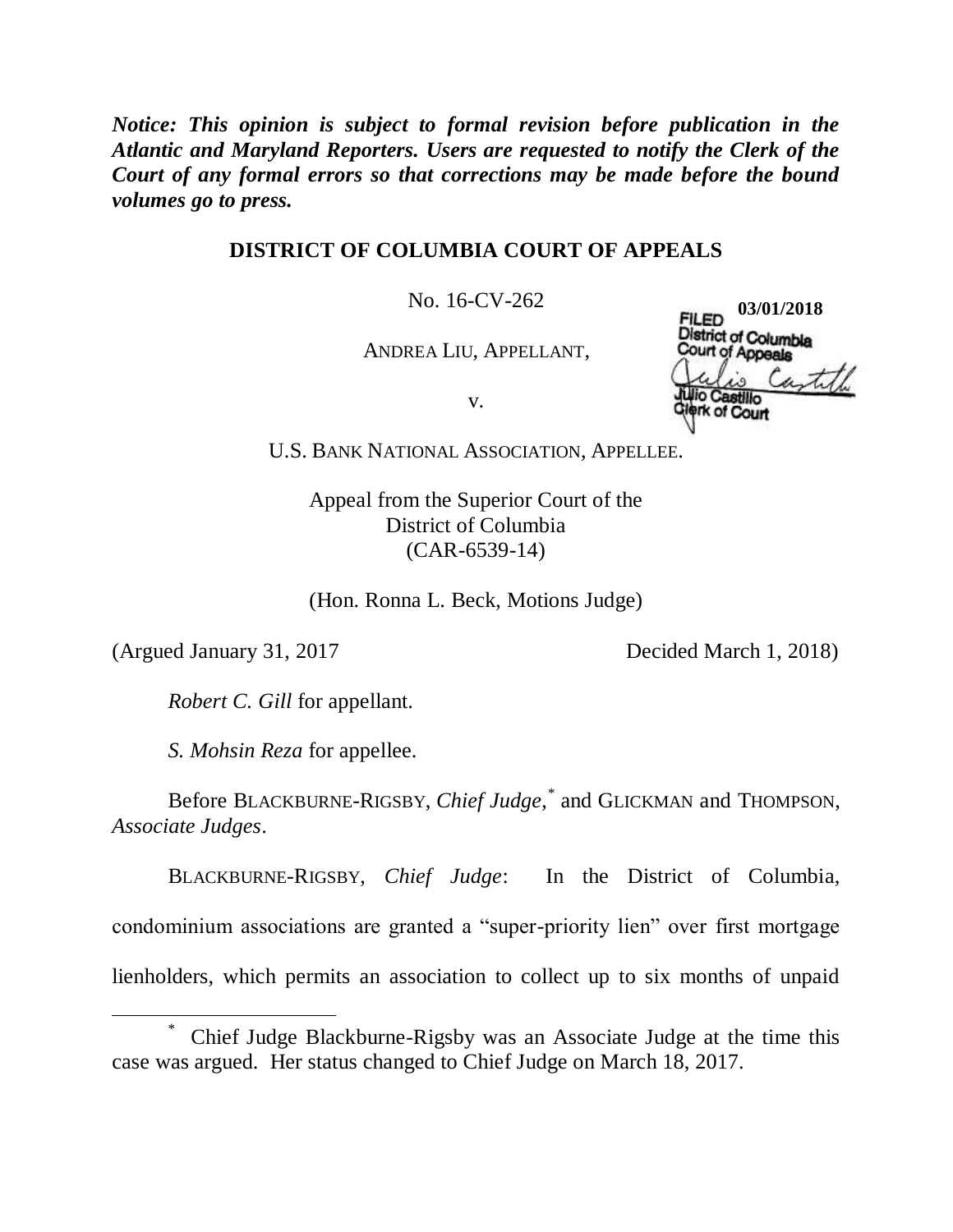assessments upon foreclosure on a condominium unit.<sup>1</sup> In *Chase Plaza Condominium Ass'n v. JPMorgan Chase Bank*, *N.A.*, 98 A.3d 166, 172 (D.C. 2014), this court was asked to determine whether a condominium association's foreclosure on its super-priority lien could extinguish an otherwise first-priority deed of trust or mortgage when the proceeds of the foreclosure sale were insufficient to satisfy the deed of trust or mortgage. We held in the affirmative that "a condominium association is permitted to foreclose on [its] six-month [super-priority] lien and [to] distribute the proceeds from the foreclosure sale first to satisfy [its super-priority] lien and then to satisfy any remaining liens in order of lien priority." *Id.* We clarified that in such circumstances "[a]ny liens [including a first mortgage or first deed of trust] that are unsatisfied by the foreclosure-sale proceeds are extinguished, and the foreclosure-sale purchaser acquires free and clear title." *Id.* 

The present case requires this court to determine a similar issue. We must decide whether, prior to the 2017 amendment to D.C. Code  $\S$  42-1903.13,<sup>2</sup> a

<sup>1</sup> D.C. Code § 42-1903.13 (a)(2) (2012 Repl.).

 $\overline{\phantom{a}}$ 

<sup>&</sup>lt;sup>2</sup> Effective April 7, 2017, D.C. Code  $\S$  42-1903.13 was amended to add a provision requiring that the foreclosure sale notice expressly state whether the foreclosure sale is for the six-month priority lien and not subject to the first deed of (continued…)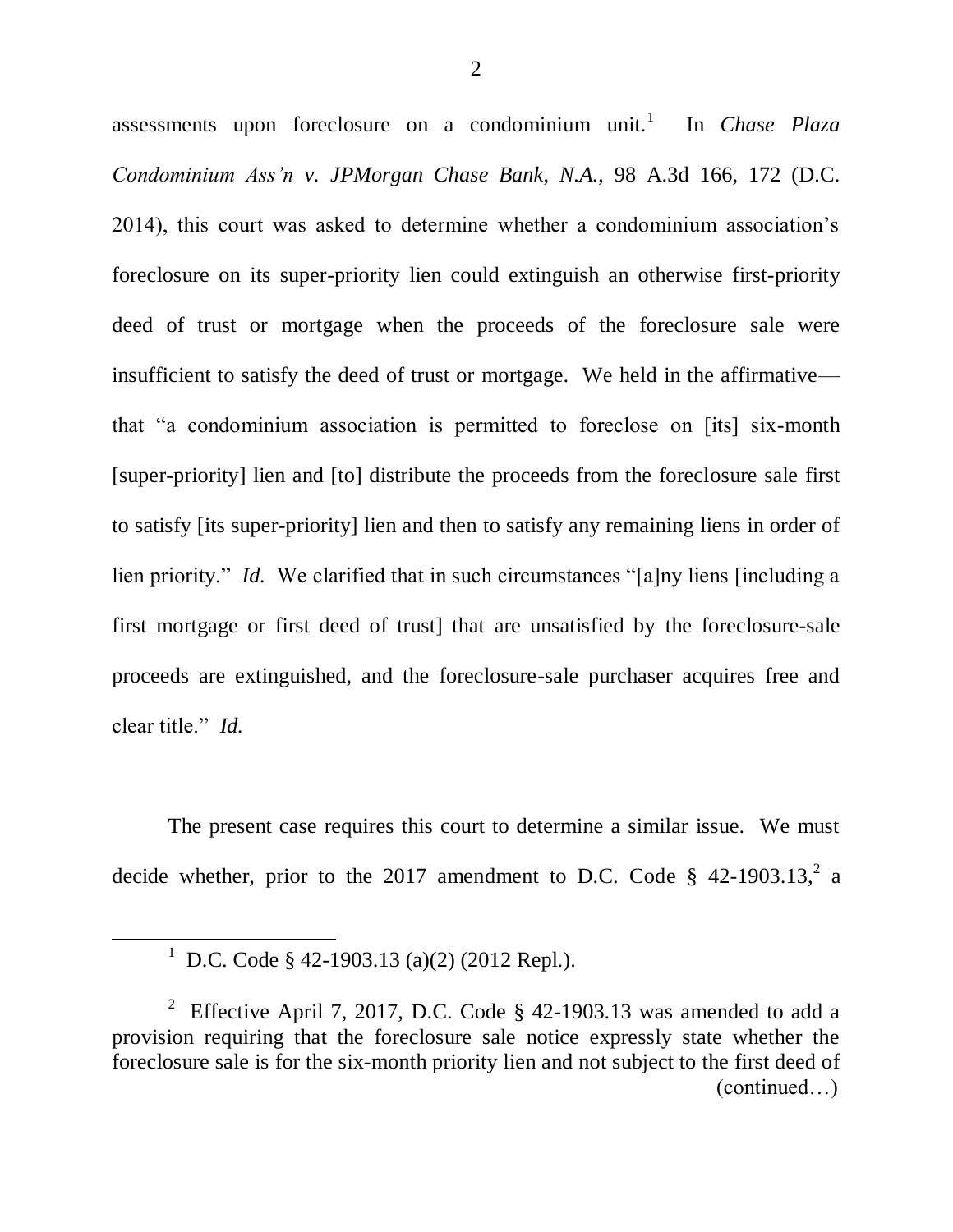condominium association could choose to sell the condominium unit "subject to the first mortgage or first deed of trust" on the property, while at the same time enforcing its super-priority lien. We conclude that a condominium association could not foreclose on its super-priority lien while leaving the property subject to the unsatisfied balance of the first mortgage or first deed of trust—to find otherwise would contravene our holding in *Chase Plaza*. Accordingly, we reverse the trial court's order granting summary judgment to U.S. Bank, which concluded that a condominium could foreclose on its super-priority lien while leaving the underlying mortgage lien intact, and remand for further proceedings consistent with this opinion.

### **I. Factual Background**

On March 9, 2007, Jon Michael Lucas obtained a mortgage loan in the amount of \$589,750 to finance his purchase of condominium unit 1003, located at 301 Massachusetts Avenue, N.W., in the Sonata Condominium complex.Mr. Lucas also executed a deed of trust and promissory note, which secured the loan on

<sup>(. . .</sup> continued)

trust, or for more than the six-month priority lien and subject to the first deed of trust. D.C. Code § 42-1903.13 (c)(4)(B)(ii).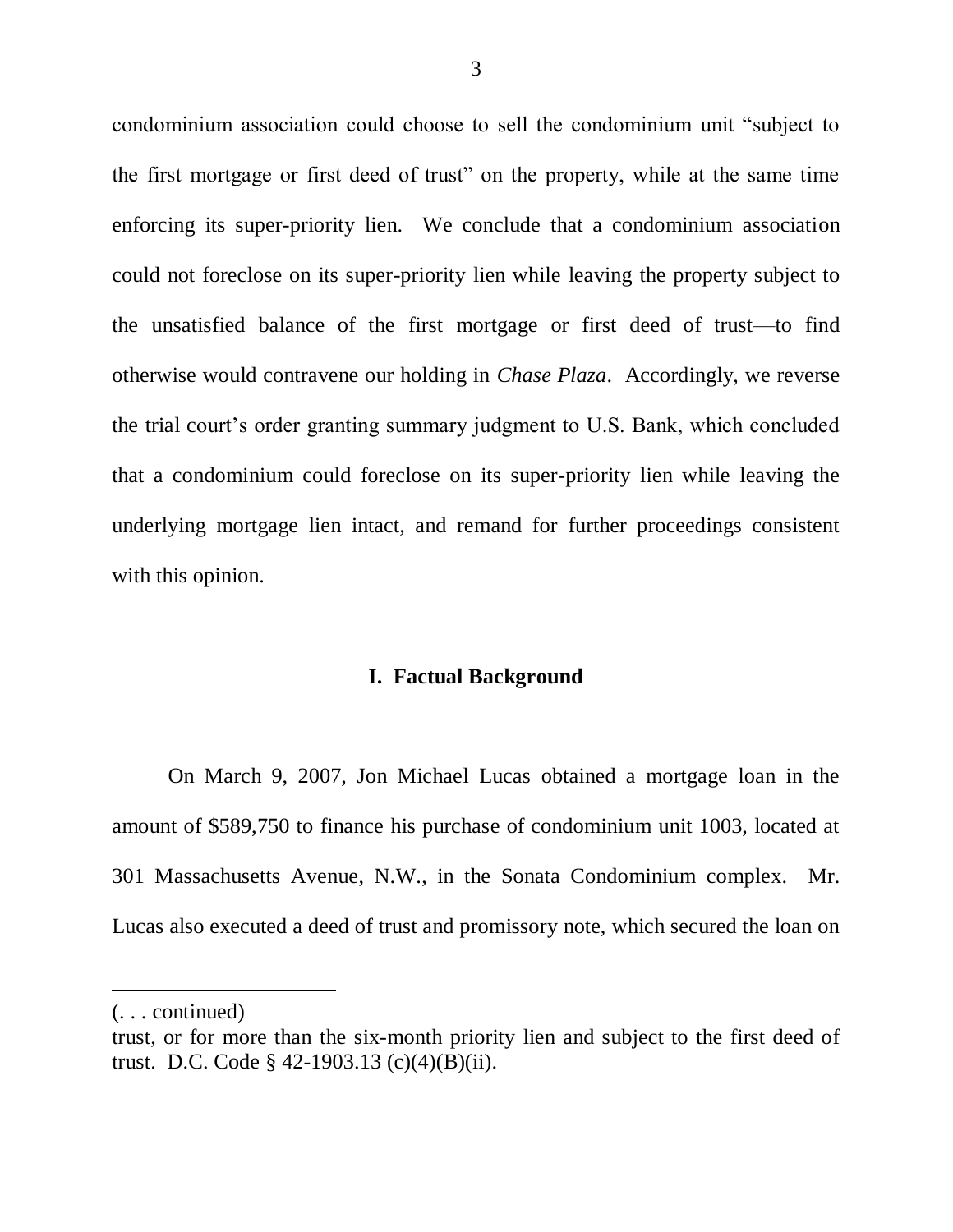the condominium. Mr. Lucas's mortgage loan was originally from Vanguard Mortgage and Title, Inc. ("VMT") and the deed of trust and note were executed in VMT's favor. The deed of trust was recorded in the land records of the District of Columbia. Mr. Lucas's mortgage loan was later assigned to U.S. Bank ("Bank"), which also took possession of the note.

In 2009, Mr. Lucas stopped paying both his monthly mortgage payments and his condominium assessments, the latter of which prompted the Sonata Condominium Unit Owners Association ("Sonata") to seek foreclosure on the condominium, pursuant to D.C. Code § 42-1903.13 (a)(2), which entitles condominium associations to a super-priority lien for the most recent six months of unpaid condominium assessments. Between 2011 and 2014, Sonata scheduled several foreclosure sales for the condominium, but the sales were all cancelled after the Bank paid Mr. Lucas's unpaid assessments. The Bank paid the assessments on Mr. Lucas's behalf in order to preserve its lien on the condominium. These payments were secured under Mr. Lucas's loan by the deed of trust. $3$ 

 $3$  The "Condominium Rider," which was signed by Mr. Lucas on March 9, 2007, and which supplemented the deed of trust, states that Mr. Lucas and his Lender agreed that "[i]f [Mr. Lucas] does not pay condominium dues and (continued…)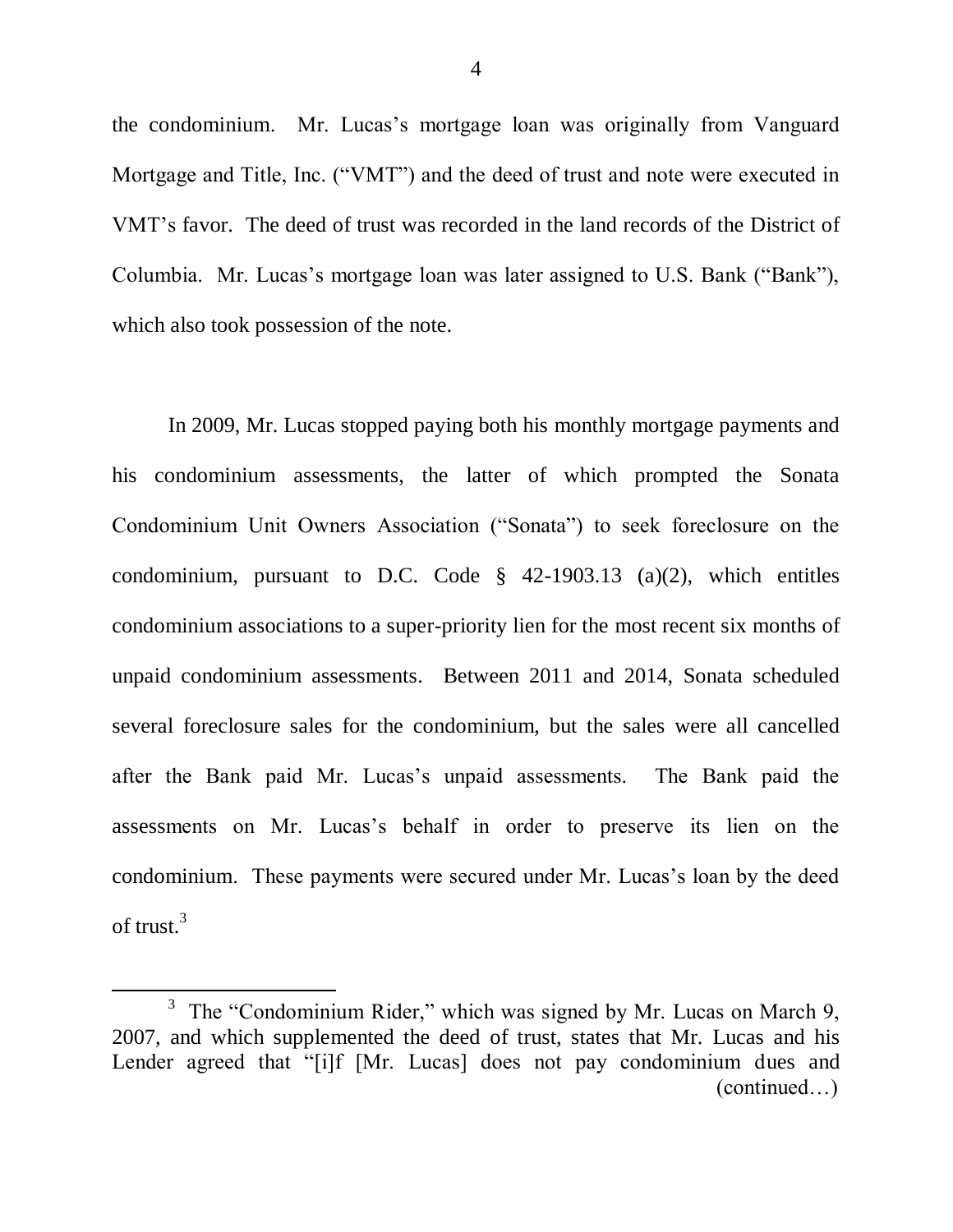On May 1, 2014, Mr. Lucas was in default for unpaid condominium assessments, prompting Sonata to file a "Notice of Foreclosure Sale of the Condominium Unit for Assessments Due" with the District's Recorder of Deeds. The notice stated that Mr. Lucas was in arrears to Sonata for \$11,503.67.<sup>4</sup> Sonata sent the notice of the foreclosure sale to Mr. Lucas and all other interested parties, including the Bank; the notice stated that the foreclosure sale would not be held until thirty-one days past the date on which the notice was mailed, and that if the past due amounts were not paid in full by that time, the condominium would be sold at a public auction on June 4, 2014. On May 23, Sonata also sent the Bank a letter stating the amount that needed to be paid in order to stop the scheduled foreclosure sale.

<sup>(. . .</sup> continued)

assessments when due, then [the] Lender may pay them. Any amounts disbursed by [the] Lender . . . shall become additional debt of [Mr. Lucas] secured by the [deed of trust]."

<sup>&</sup>lt;sup>4</sup> The amount Mr. Lucas owed was accelerated through 2014. According to the attorney conducting the foreclosure sale, Elizabeth Menist, if a unit is sold to a third-party, an adjustment is made so that the foreclosed unit owner is not charged for future assessments given that he or she no longer owns the unit. The thirdparty purchaser is then responsible for the monthly assessments as they become due.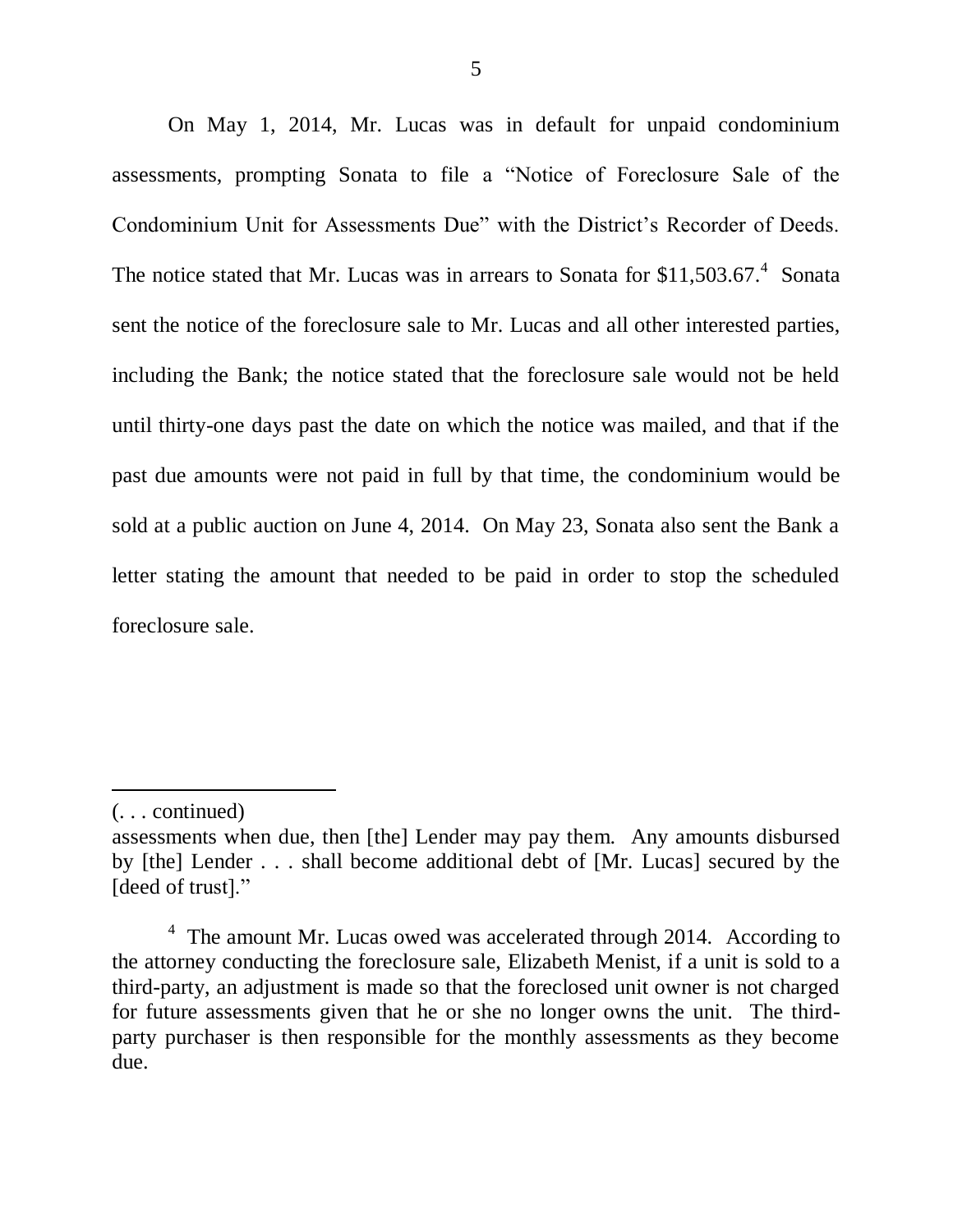Sonata publicly advertised the sale of the condominium in the Washington Post on May 23, May 28, and June 3, 2014. The advertisement stated that the condominium would be sold pursuant to D.C. Code § 42-1903.13, and that it would be "[s]old subject to a deed of trust for approximately \$589,750.00 (as of 03/09/2007)[,]" referencing the Bank's deed of trust for Mr. Lucas's mortgage loan.

On June 4, Sonata held a public auction for the foreclosure sale and the condominium was sold to appellant Liu, the highest bidder at the auction, for \$17,000. An accounting of the foreclosure sale, included in the record, demonstrates that, of the \$17,000 purchase price for the condominium, Sonata deducted almost six months of unpaid condominium assessments, totaling \$5,195.28, as well as interest on the assessments, attorney's fees, and other expenses from the foreclosure sale.<sup>5</sup>

The Bank attempted to pay the assessments owed to Sonata in order to stop the foreclosure sale. Sonata, however, did not receive the check from the Bank

<sup>5</sup> Ultimately, there was a surplus of \$7,512.92 after Sonata collected the assessments (\$5,192.28), interest (\$216.45), attorney's fees and reimbursable costs (\$2,788.93), advertising costs (\$885.08), the auctioneer's commission (\$425), and the lienholder's portion of interest on unpaid balance from buyer (\$30.04).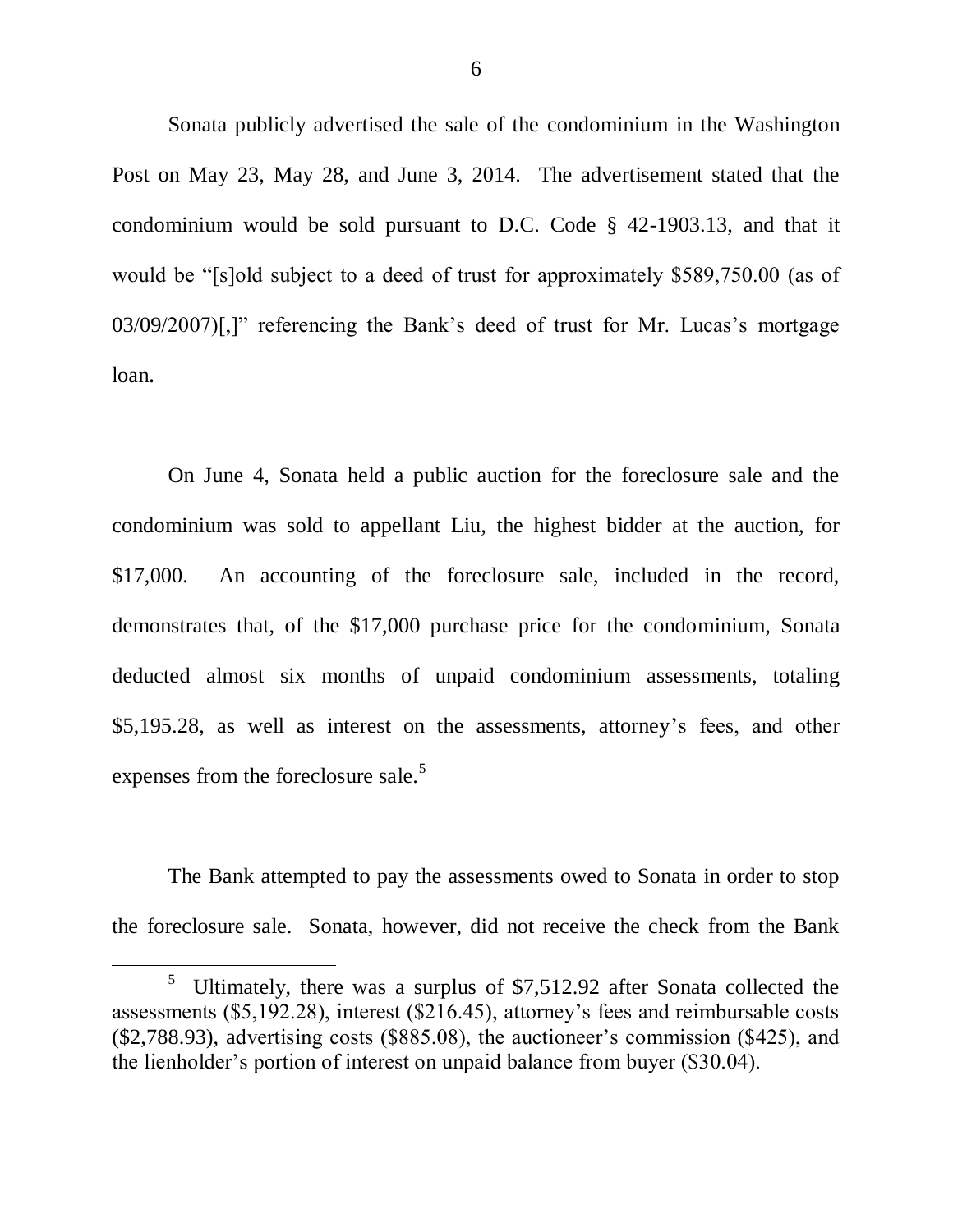until June 5, 2014, the day after the foreclosure sale. Accordingly, the Bank's check was returned with a letter indicating that the condominium had already been sold to a third-party purchaser. Ms. Liu recorded the deed of trust, dated July 1, 2014, which included a provision inserted by Sonata, stating: "The hereinafter described property is sold subject to a deed of trust recorded in the Office of the Recorder of Deeds at Instrument Number 2007035647."

On October 16, 2014, the Bank filed a claim for judicial foreclosure against Mr. Lucas, as the mortgagor in default under the note, and later joined Ms. Liu, the new record owner of the condominium, as a defendant in the action. In its claim, the Bank asserted its rights as the beneficiary of the deed of trust, and also notified the court that Mr. Lucas's loan had been accelerated, and that he owed  $$799,034.23$  under the note.<sup>6</sup> In her defense, Ms. Liu maintained that she purchased the condominium at the foreclosure sale, free and clear of the Bank's mortgage lien, pursuant to both D.C. Code § 42-1903.13 (a)(2) and this court's

 $\overline{\phantom{a}}$ 

<sup>&</sup>lt;sup>6</sup> In May 2014, the Bank sent Mr. Lucas a demand letter, and attached a "Payoff Quote" at the back of the letter. According to the Bank's quote, Mr. Lucas owes \$589,749.85 for the principal balance on the note, \$10,487.96 for an escrow advance, \$62,873.59 for a corporate advance, \$135,855.25 in interest, and \$67.58 in late charges. These charges equate to \$799,034.23, the total amount the Bank is currently seeking under the note.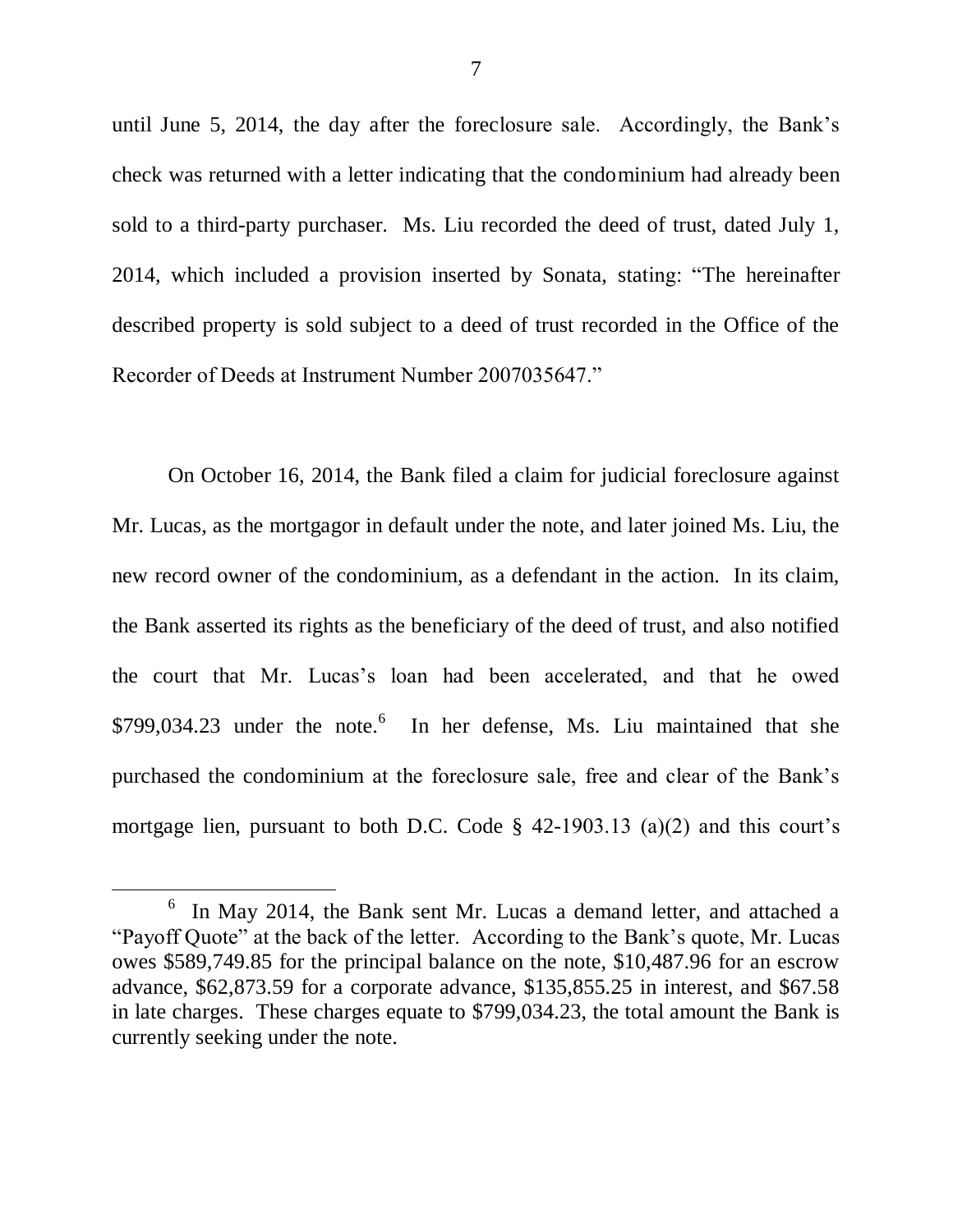decision in *Chase Plaza*. 7 Both Ms. Liu and the Bank moved for summary judgment before the trial court.

On February 3, 2016, the trial court granted the Bank's motion for summary judgment and denied Ms. Liu's motion for summary judgment. The trial court acknowledged that, at the time of Sonata's foreclosure sale, the law was unclear regarding the effect of a condominium association's foreclosure sale, pursuant to its super-priority lien, on a bank's first-priority mortgage lien.

Despite this lack of clarity in the law at the time of Ms. Liu's purchase, the trial court emphasized that the advertisements, the memorandum of sale to Ms. Liu, and the deed of trust all specified that the property was sold to Ms. Liu subject to the Bank's mortgage lien. Thus, it was "abundantly clear" that Ms. Liu was purchasing the property subject to the Bank's lien.Furthermore, the court noted that Ms. Liu had testified at a deposition that the property was worth between

 $\overline{\phantom{a}}$ 

 $7$  On August 28, 2014, a few months after Ms. Liu's purchase of the condominium at the foreclosure sale, we issued our decision in *Chase Plaza*. Relying on the plain language and legislative history of the super-priority lien provision, as well as general principles of foreclosure law, we held that "a condominium association can extinguish a first deed of trust by foreclosing on its six-month super-priority lien under D.C. Code § 42-1903.13 (a)(2)." *Chase Plaza, supra*, 98 A.3d at 178.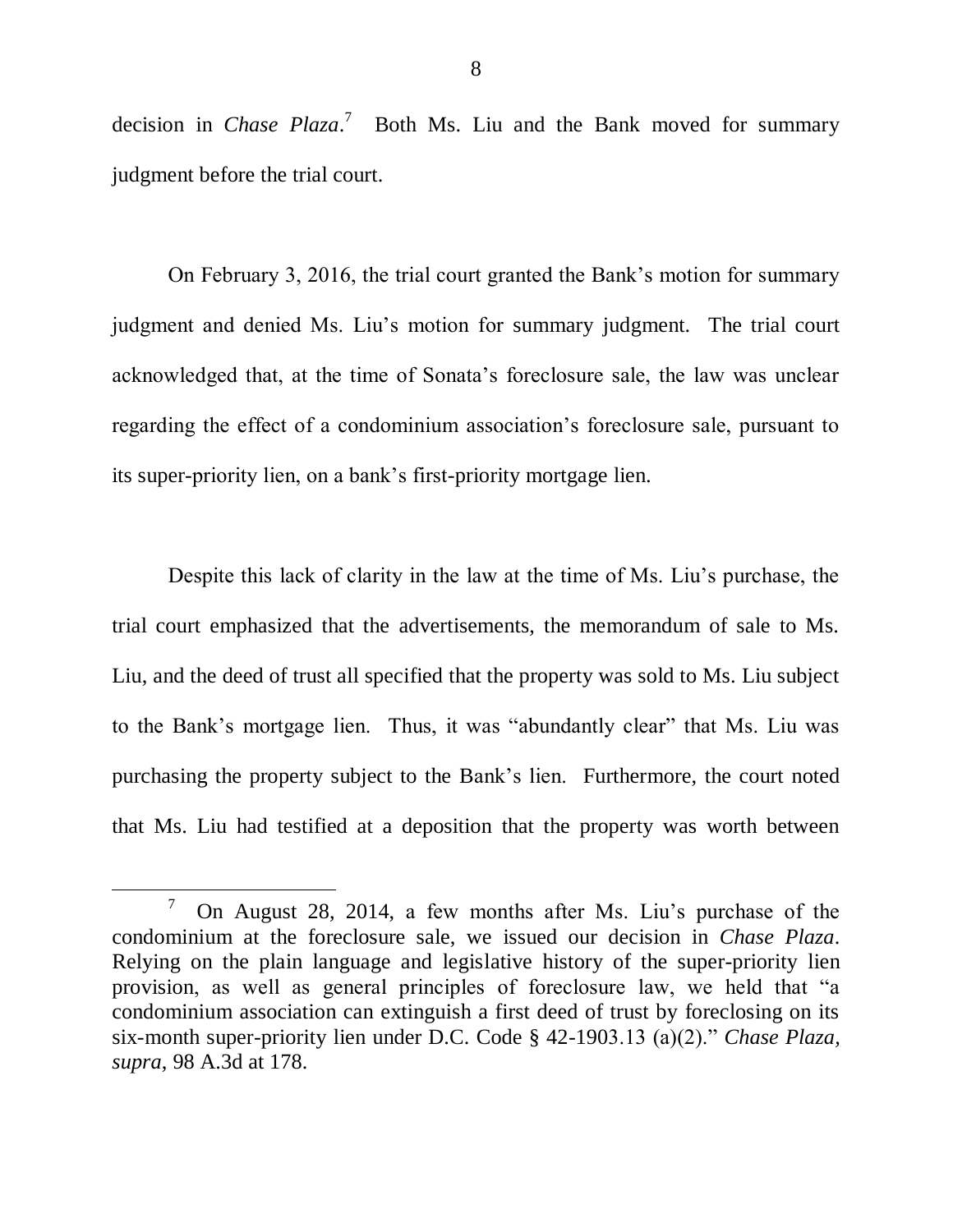\$700,000 and \$750,000, and that the District of Columbia Office of Tax and Revenue assessed the condominium at a value of \$719,930. The court stated that the \$17,000 purchase price "obviously reflected the understanding that the Property was subject to [the Bank's] lien." Accordingly, the trial court concluded that "[i]t would be an inequitable windfall and contrary to the parties' expectations to permit Ms. Liu to disavow [the Bank's] mortgage . . . and would impose an enormous foreclosure deficiency on [] [Mr.] Lucas if Ms. Liu's purchase is not subject to [the Bank's] lien, as was contemplated at the foreclosure sale." This appeal followed.

#### **II. Discussion**

We review a trial court's order granting summary judgment *de novo*. *Chase Plaza, supra*, 98 A.3d at 172. In determining whether summary judgment was appropriate, we view the evidence in the light most favorable to the non-prevailing party and we draw all reasonable inferences in that party's favor. *See Woodland v. Dist. Council 20*, 777 A.2d 795, 798 (D.C. 2001). "Summary judgment is only appropriate where there is no genuine issue of material fact and the moving party is entitled to judgment as a matter of law." *Chase Plaza, supra*, 98 A.3d at 172 (citation and internal quotation marks omitted).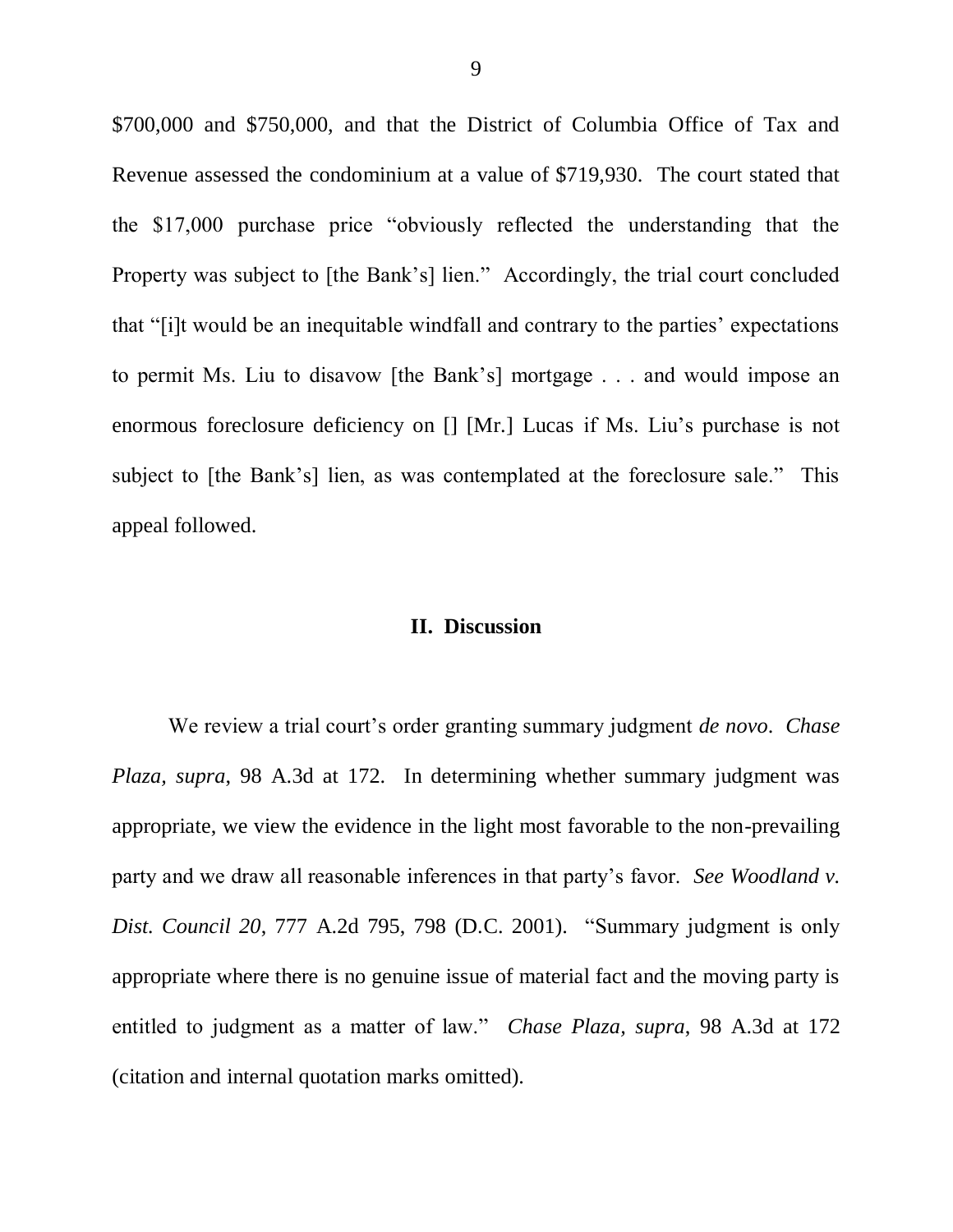#### **A.** *Chase Plaza*

In *Chase Plaza*, this court was asked to, for the first time, address the proper interpretation of a condominium association's super-priority lien for unpaid assessments under D.C. Code § 42-1903.13 (a)(2), and the impact of an association's foreclosure, pursuant to a super-priority lien, on a bank's first deed of trust or first mortgage. We explained that, under the District of Columbia Condominium Act, condominium association liens for unpaid assessments are "split[] . . . into two liens of differing priority[.]" *Chase Plaza, supra*, 98 A.3d at 173. First, the condominium association is granted a lien for the most recent six months of unpaid condominium assessments, which is "higher in priority than the first mortgage or first deed of trust[,]" and commonly referred to as a "superpriority lien." *Id.*; *see also* D.C. Code § 42-1903.13 (a)(2) (stating that a condominium association's lien "shall [] be prior to a mortgage or deed of trust . . . to the extent of the common expense assessments . . . which would have become due in the absence of acceleration during the [six] months immediately preceding institution of an action to enforce the lien . . ."). Second, the Act grants the condominium association a lien for any remaining unpaid assessments beyond the most recent six-month period. *See* D.C. Code § 42-1903.13 (a). However, this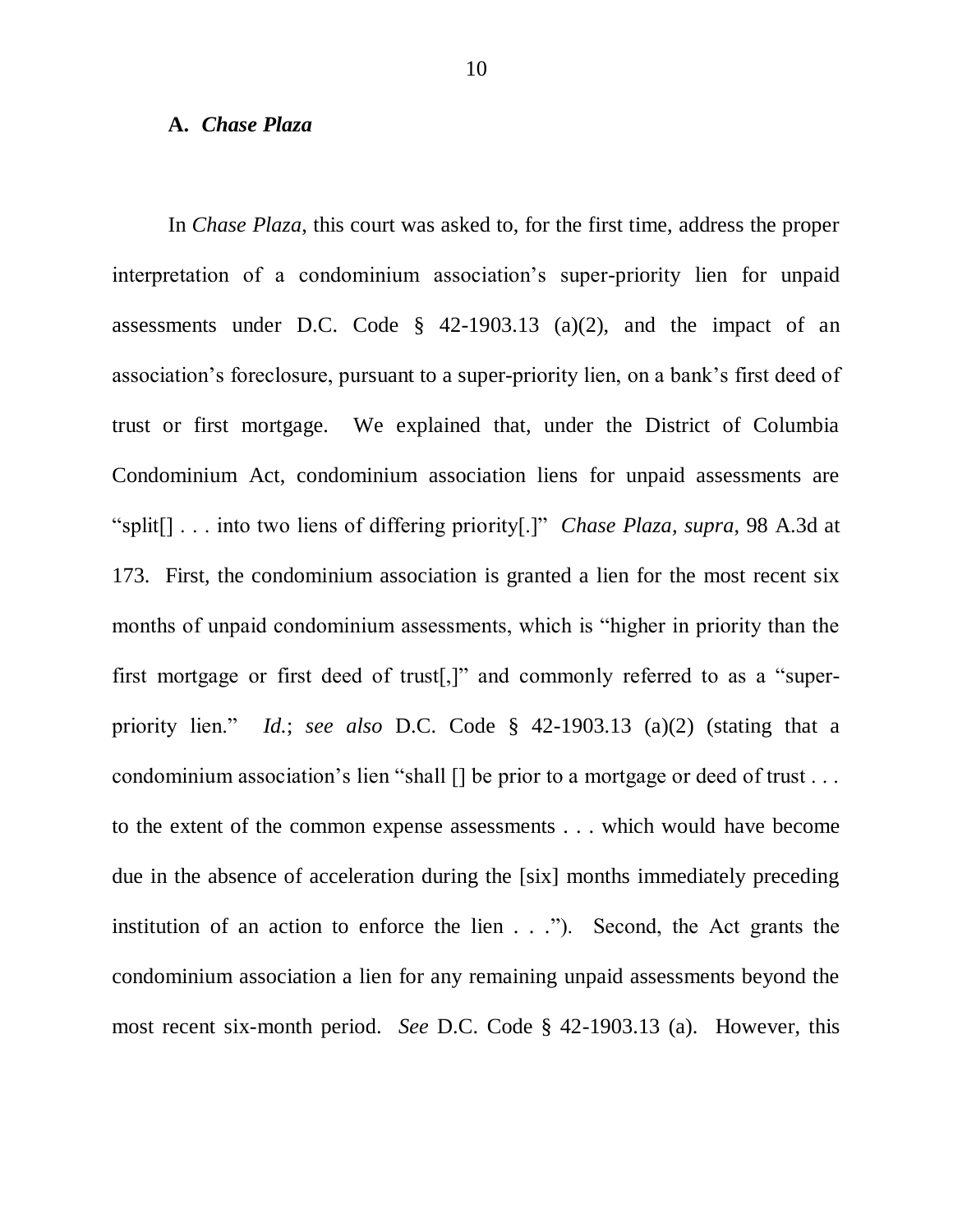second lien is "lower in priority than the first mortgage or first deed of trust." *Chase Plaza, supra*, 98 A.3d at 173.

Thus, under the circumstances presented here, where a condominium unit owner defaults on both his mortgage payments and his condominium assessments, the condominium association's super-priority lien for the most recent six months of assessments, is higher in priority than the first mortgage or first deed of trust on the condominium unit. *See* D.C. Code § 42-1903.13 (a)(2); *Chase Plaza, supra*, 98 A.3d at 173. Importantly, the Act also expressly prohibits "variation by agreement," which prevents parties from contracting around the statute: "Except as expressly provided by this chapter, a provision of this chapter may not be varied by agreement and any right conferred by this chapter may not be waived." D.C. Code § 42-1901.07.

*Chase Plaza* involved facts similar to those presented in this case and therefore, is central to our consideration. In *Chase Plaza*, Chase Plaza Condominium Association, Inc. instituted foreclosure proceedings against a condominium unit owner to collect six months of unpaid assessments, pursuant to its super-priority lien under D.C. Code § 42-1903.13 (a)(2). *Chase Plaza, supra*, 98 A.3d at 168. Chase Plaza's notice of the foreclosure sale "specified that the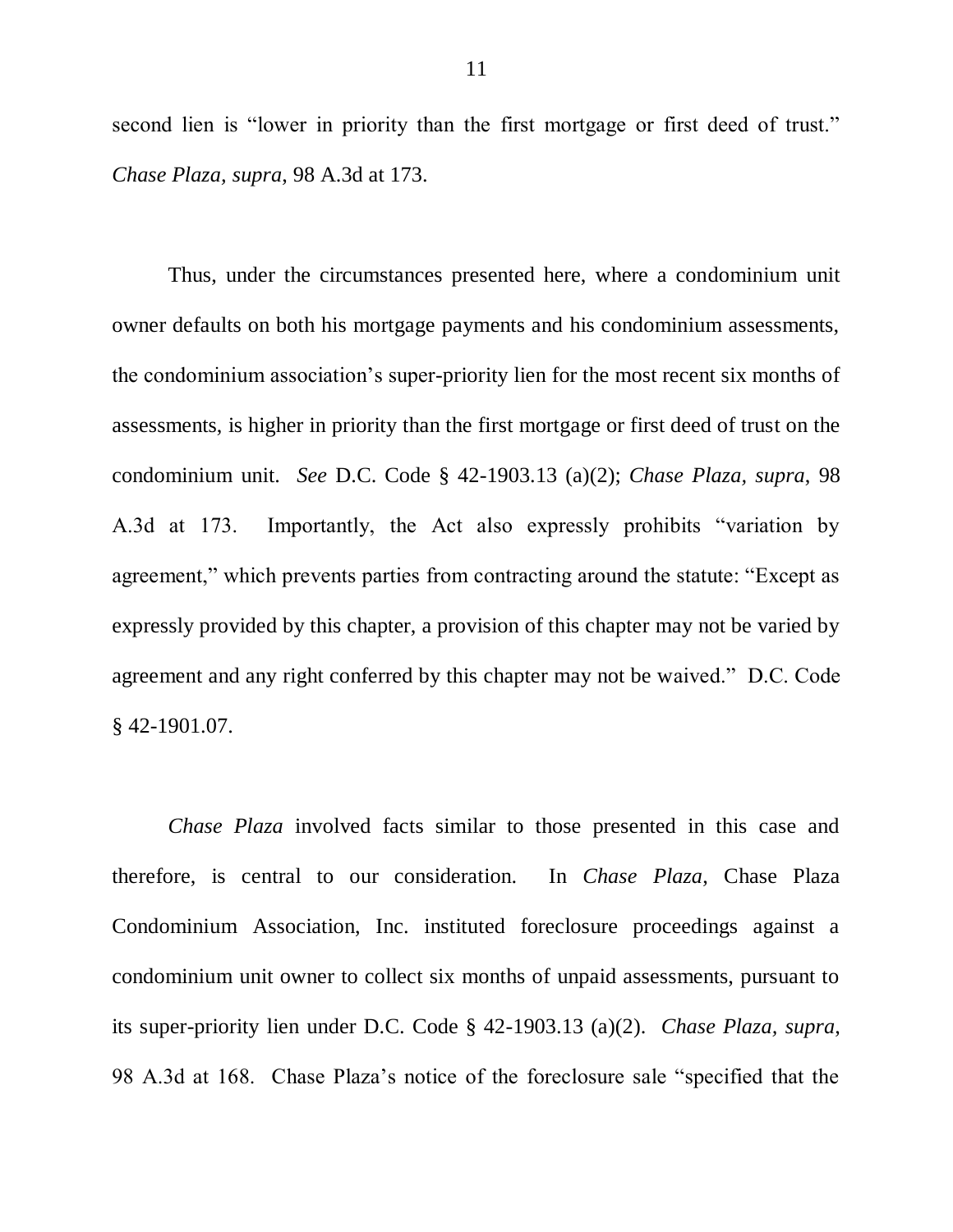foreclosure sale would not be subject to the first deed of trust" and thus, the bank's first deed of trust, as a lien lower in priority than the condominium association's super-priority lien, would not be protected by the foreclosure sale. *Id.* After the condominium was sold to the highest bidder at the sale, JPMorgan Bank, as holder of the note for the first deed of trust, filed a complaint against Chase Plaza and the new record owner, requesting that the trial court set aside the foreclosure sale and declare that JPMorgan Bank held title to the unit. *Id.* at 169. The trial court granted summary judgment to JPMorgan Bank on the basis that "Chase Plaza could not lawfully extinguish [JPMorgan Bank's] first deed of trust[.]" *Id.* Accordingly, the trial court voided Chase Plaza's foreclosure sale "because the unit had not been sold subject to the first deed of trust." *Id.* 

We reversed the trial court's decision, recognizing the general and well settled principle of foreclosure law that "liens with lower priority are extinguished if a valid foreclosure sale yields proceeds insufficient to satisfy a higher-priority lien[.]" *Id.* at 173. We observed further that the plain language of the superpriority lien provision, under D.C. Code § 42-1903.13 (a)(2), did not suggest that the Council of the District of Columbia intended to deviate from this general principle. *Id.* at 174. Upon a review of the legislative history of the super-priority lien provision, we noted that the Council intended for the super-priority lien to give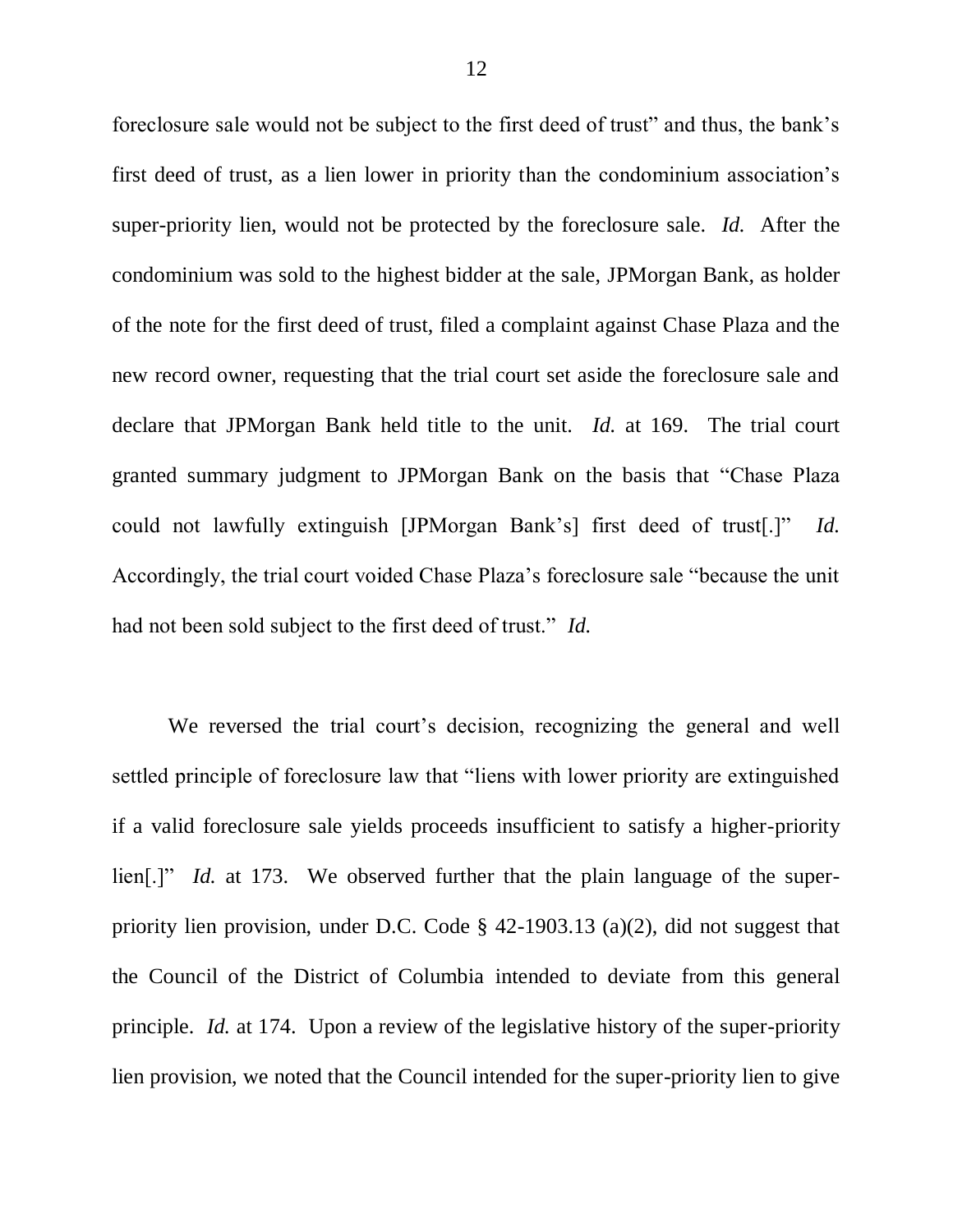condominium associations "maximum flexibility in collecting unpaid condominium assessments." *Id.* (citing D.C. Council, Report on Bill 8-65, at 3 (Nov. 13, 1990)). We also noted that our super-priority lien provision had been modeled after similar provisions from the Uniform Common Interest Ownership Act ("UCIOA") and the Uniform Condominium Act ("UCA"), and that the drafters' official comments under those Acts indicated that they understood that a condominium association's foreclosure on its super-priority lien would extinguish a first mortgage or first deed of trust. *Id.* However, the drafters "expected that mortgage lenders would take the necessary steps to prevent that result, either by requiring payment of assessments into an escrow account or by paying assessments themselves to prevent foreclosure." *Chase Plaza, supra*, 98 A.3d at 174-75; *see also* UCIOA § 3-116, cmt. 2; UCA § 3-116, cmt. 2. For these reasons, we concluded that the condominium association's foreclosure pursuant to its superpriority lien effectively extinguished JPMorgan Bank's first deed of trust. *Chase Plaza, supra*, 98 A.3d at 175, 178.

### **B. Analysis of Super-Priority Lien Provision**

On appeal, neither party disputes this court's holding in *Chase Plaza*. Ms. Liu argues that the decision supports a conclusion that she purchased the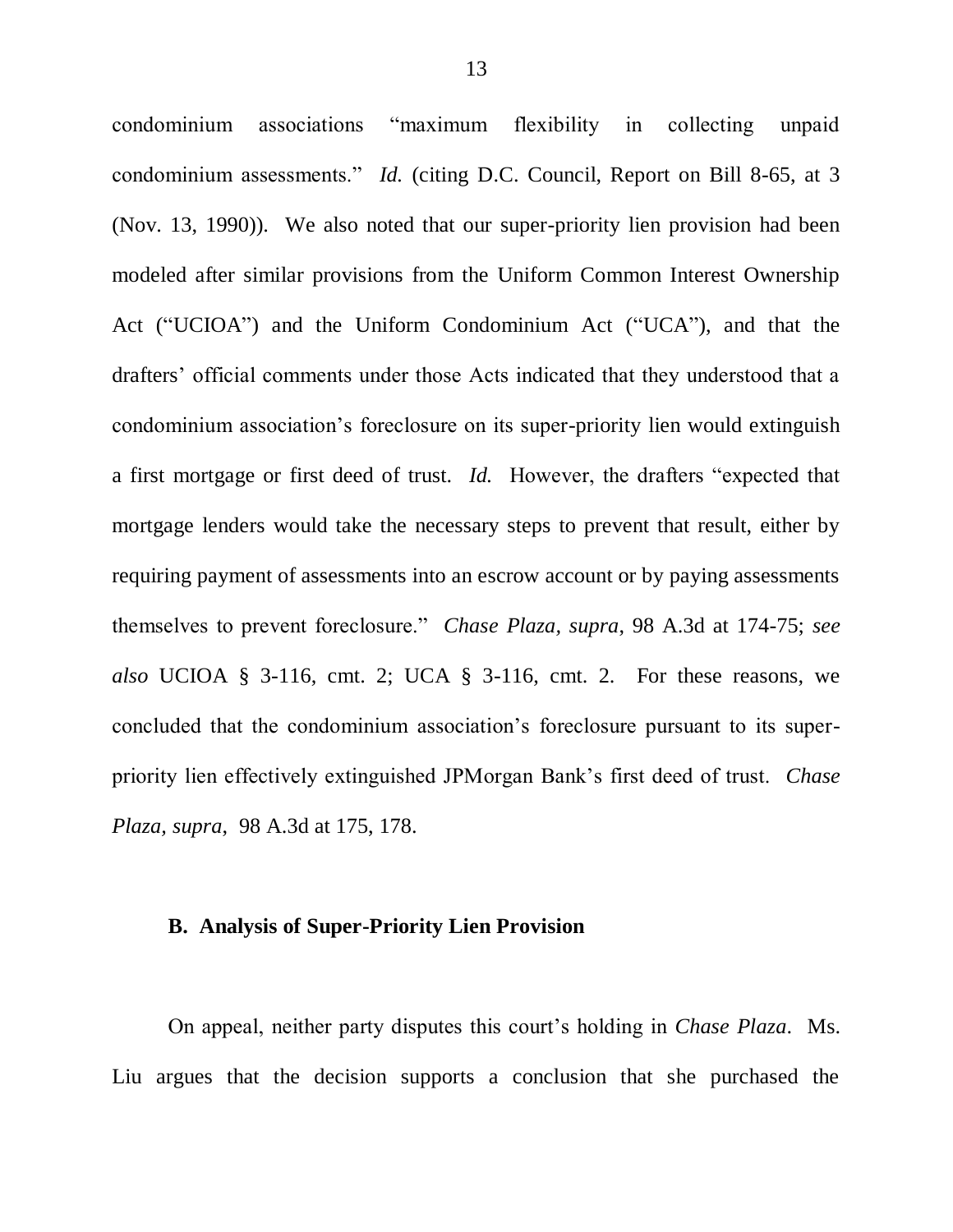condominium at Sonata's foreclosure sale, free and clear of the Bank's mortgage lien. She contends that the anti-waiver provision of the Condominium Act precludes a condominium association from enforcing its super-priority lien at a foreclosure sale, subject to a first mortgage or deed of trust.<sup>8</sup>

Conversely, the Bank argues that the trial court properly granted its motion for summary judgment on equitable grounds because "the sale's advertisement, the auctioneer's statements [] at the sale, the Memorandum of Purchase signed by Ms. Liu, and the Trustee's Deed [] recorded by Ms. Liu" all demonstrate that the condominium was sold to Ms. Liu, subject to the deed of trust. The Bank argues that *Chase Plaza* is not applicable to this case because Sonata did not enforce its super-priority lien at its foreclosure sale, but instead elected to sell the condominium subject to its deed of trust. The Bank also challenges Ms. Liu's purchase at Sonata's foreclosure sale on other grounds, which we address later in this opinion.

 $\overline{\phantom{a}}$ 

<sup>&</sup>lt;sup>8</sup> Ms. Liu further asserts that the provisions in the advertisement, on her memorandum of sale, and in the deed of trust, which indicated that the property was sold subject to the deed of trust, were only included because of the trial court's erroneous ruling in *Chase Plaza*, which was later reversed by this court. Notably, Ms. Liu mentions the attorney who conducted the foreclosure sale of the property at issue in this case was the same attorney who conducted the foreclosure sale in *Chase Plaza*.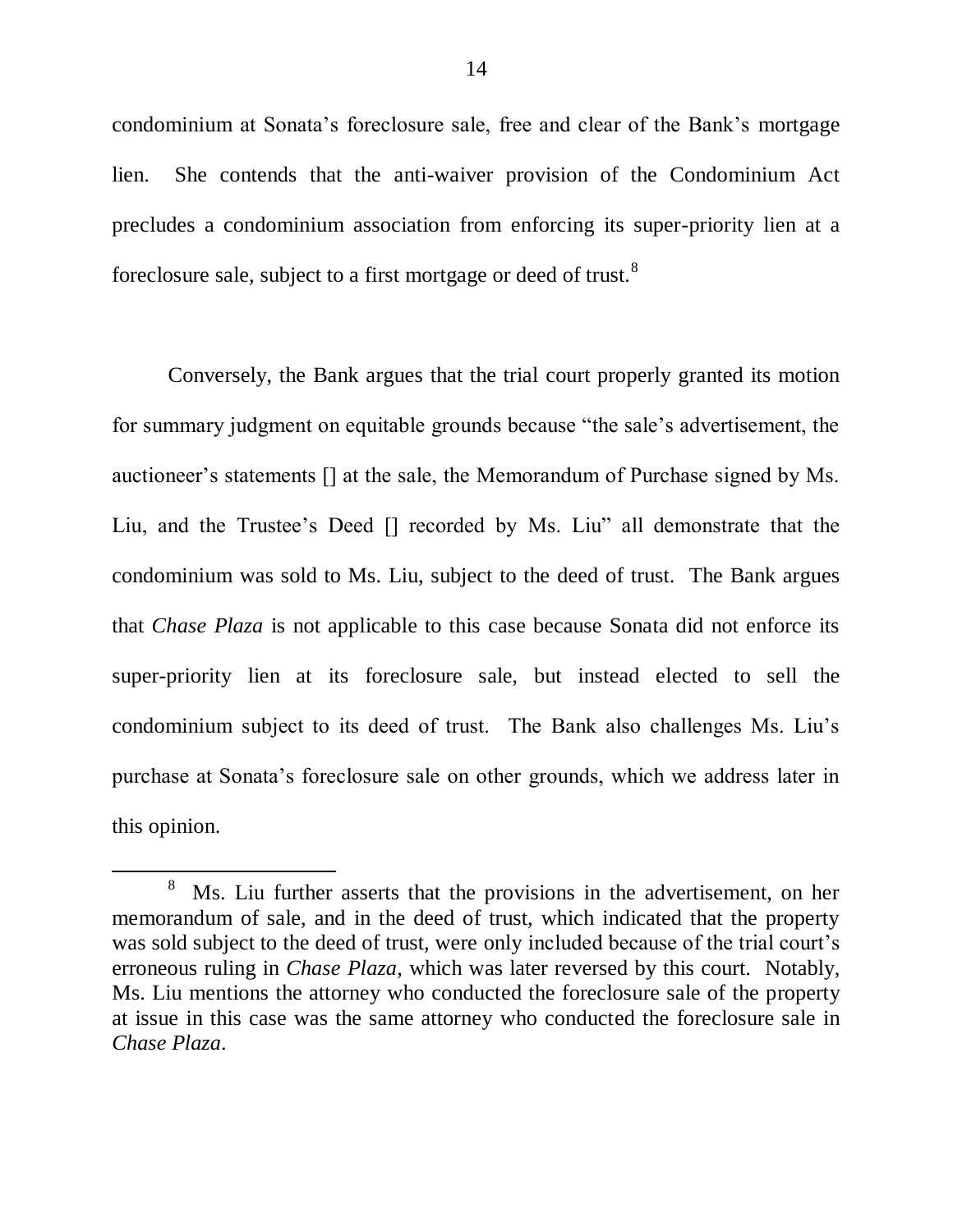To begin, we agree with Ms. Liu that the anti-waiver provision of the Condominium Act, D.C. Code § 42-1901.07, precludes a condominium association from exercising its super-priority lien while also preserving the full amount of the Bank's unpaid lien. D.C. Code § 42-1901.07 states "[e]xcept as expressly provided by this chapter, a provision of this chapter *may not be varied by agreement* and *any right conferred by this chapter may not be waived*." (emphasis added). As we stated in *Chase Plaza*, none of the provisions of the chapter expressly indicate that a super-priority lien may be contracted away by the parties or waived by the condominium association.

Furthermore, permitting a condominium association to exercise its superpriority lien while also preserving the full amount of the Bank's unpaid lien, defeats the Council's purpose in enacting the super-priority lien. The superpriority lien provision effectively shields condominium associations from pressure by lenders to require foreclosure-sale purchasers to agree that the property is subject to the first mortgage, a term that could reduce the number of interested bidders and impair the condominium association's ability to recover unpaid assessments.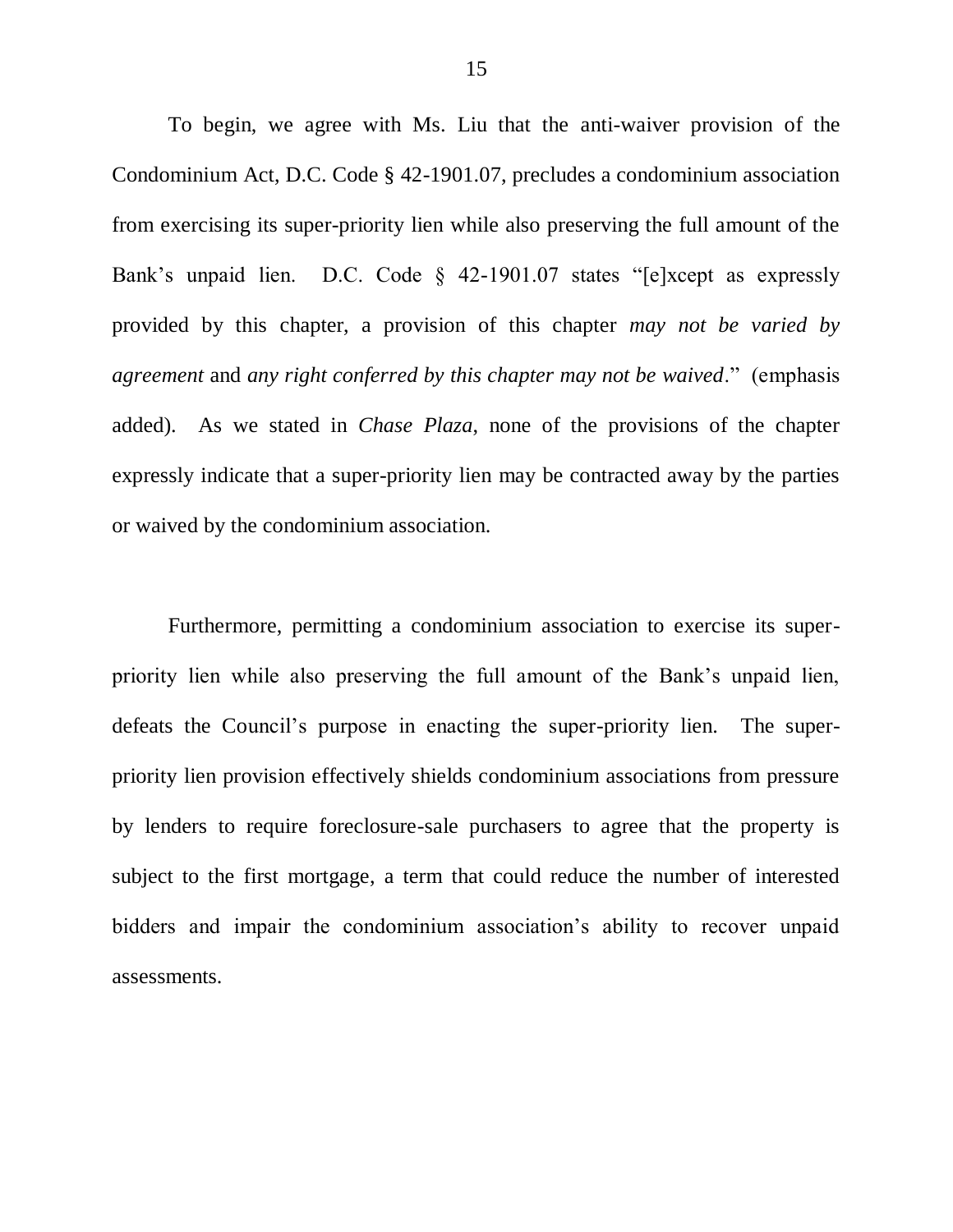Here, the record demonstrates that Sonata enforced its lien for Mr. Lucas's most recent six months of unpaid assessments, when it sold the condominium to Ms. Liu at the foreclosure sale. The foreclosure notice to Mr. Lucas and Sonata's letter to the Bank indicated that Sonata was seeking to collect \$11,503.67 in unpaid assessments and related costs, and that if the amount was not paid, Sonata would institute foreclosure proceedings on the unit.

The Bank argues, however, that because the terms of the sale indicated that the unit would be sold subject to its first deed of trust, Sonata did not actually enforce its super-priority lien. The Bank also maintains that a condominium association may agree to subordinate its super-priority lien to a first deed of trust during a foreclosure sale. We disagree. Such a reordering of lien priorities would effectively constitute a waiver by the condominium association of its super-priority lien, which is not permitted under D.C. Code § 42-1901.07. That section expressly states that any right conferred under the Condominium Act may not be waived. "[W]hen the language of a statute is plain and unambiguous, we are bound by the plain meaning of that language." *See Hudson Trail Outfitters v. District of Columbia Dep't of Emp't Servs.*, 801 A.2d 987, 990 (D.C. 2002) (citation and internal quotation marks omitted). Thus, any attempt by a condominium association or a holder of a first mortgage or deed of trust to have a condominium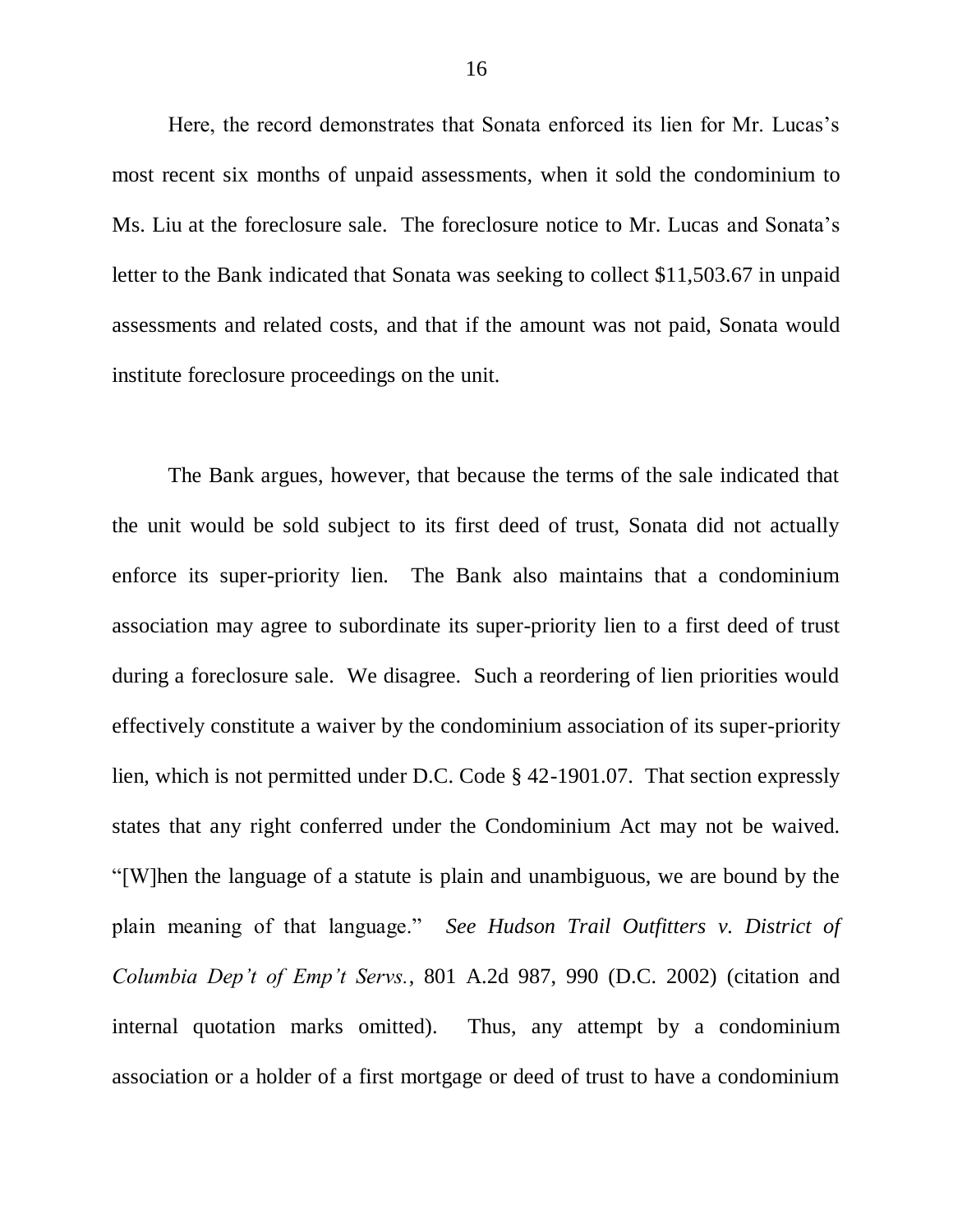association's super-priority lien waived or varied by contract is invalid, as a matter of law.

To be clear, we are not stating that a foreclosing condominium association is required to foreclose pursuant to its super-priority lien.<sup>9</sup> However, here, where Sonata collected on only the most recent six months of unpaid assessments, we are satisfied that Sonata enforced its super-priority lien at the sale.<sup>10</sup> Under these circumstances, if the proceeds of the sale are insufficient to cover the first deed of trust, then the first deed of trust must be considered effectively extinguished. *See*

<sup>9</sup> We do not address the question of whether a lien covering a period in excess of six months prior to the 2017 amendment to D.C. Code § 42-1903.13 is properly conceptualized as a split-lien, which includes a six-month portion entitled to super-priority status, or as one lien, all of which is considered to be lower in priority to the first mortgage or deed of trust.

We also refrain from addressing the issue of whether the foreclosure sale should be set aside, given that the sole count in the complaint was one for judicial foreclosure, and in light of the Bank's statement that it "does not seek to set aside the June 4, 2014 sale in this action."

<sup>10</sup> The attorney conducting the foreclosure sale, Elizabeth Menist, also conducted the foreclosure sale in *Chase Plaza*. In this case, Ms. Menist testified that her intention was for Sonata to foreclose on a lien for January through December, 2014. However, given that the sale occurred on June 4, 2014, Sonata foreclosed on a lien covering slightly less than the six months entitled to superpriority status. As discussed in note 4, *supra*, an adjustment is made so that the foreclosed unit owner is not charged for future assessments.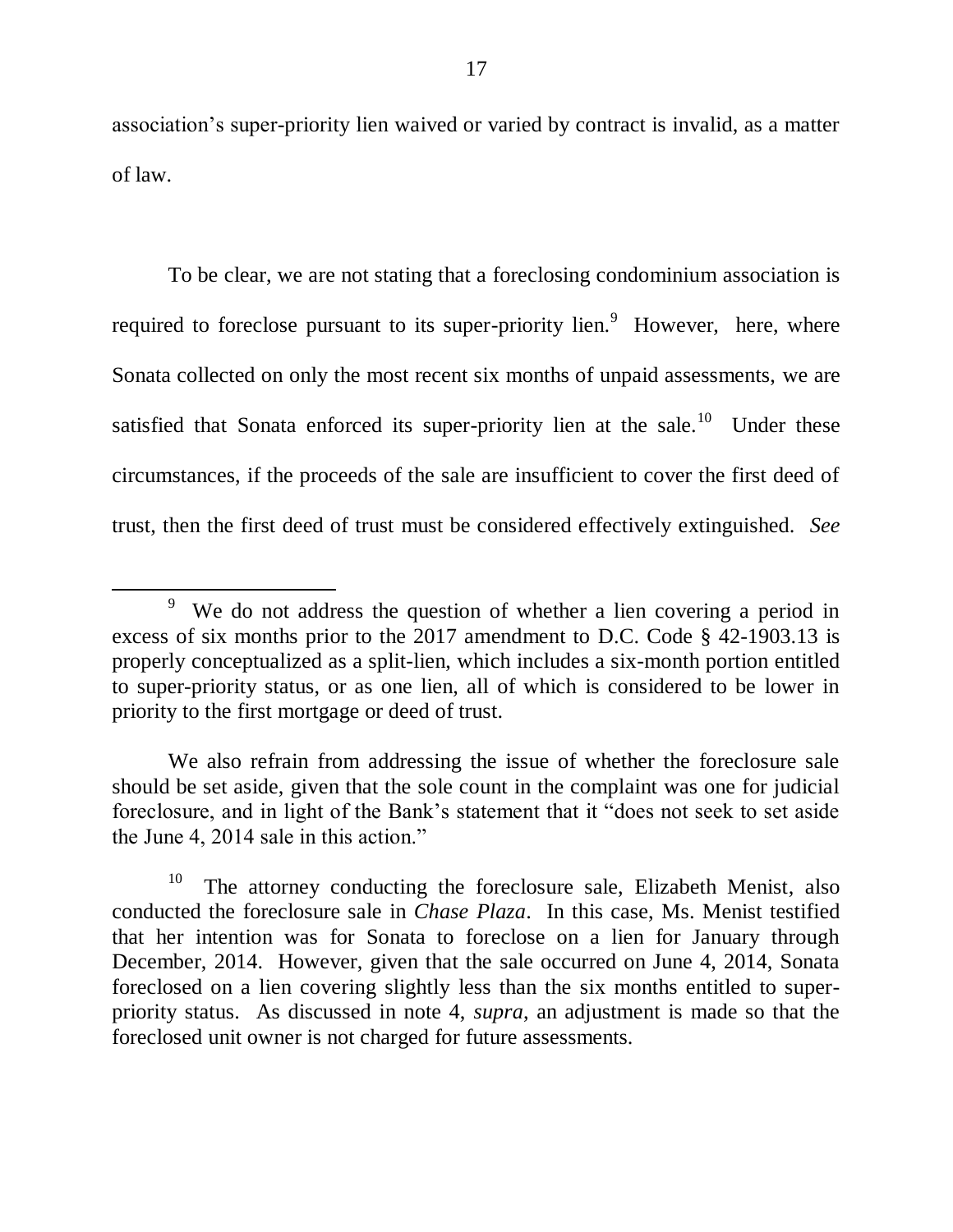*Chase Plaza, supra*, 98 A.3d at 176 (stating "the general rule that foreclosure on a lien with greater priority extinguishes liens with lower priority"). The plain language of D.C. Code  $\S$  42-1903.13 (a)(2), the super-priority lien provision, does not indicate an intent to deviate from this general principle. *Id.* at 175.

#### **C. Equitable Estoppel**

The Bank contends that the trial court properly concluded that Ms. Liu was equitably estopped from claiming that its mortgage interest was extinguished at the sale. We have recognized that "[a] party raising equitable estoppel must show that he changed his position prejudicially in reasonable reliance on a false representation or concealment of material fact which the party to be estopped made with knowledge of the true facts and intent to induce the other to act." *Nolan v. Nolan*, 568 A.2d 479, 484 (D.C. 1990) (citation and internal quotation marks omitted). In response, Ms. Liu asserts that the provisions in the advertisement, on her memorandum of sale, and in the deed of trust, which indicated that the property was sold subject to the deed of trust, were only included because of the trial court's erroneous ruling in *Chase Plaza*, which was later reversed by this court.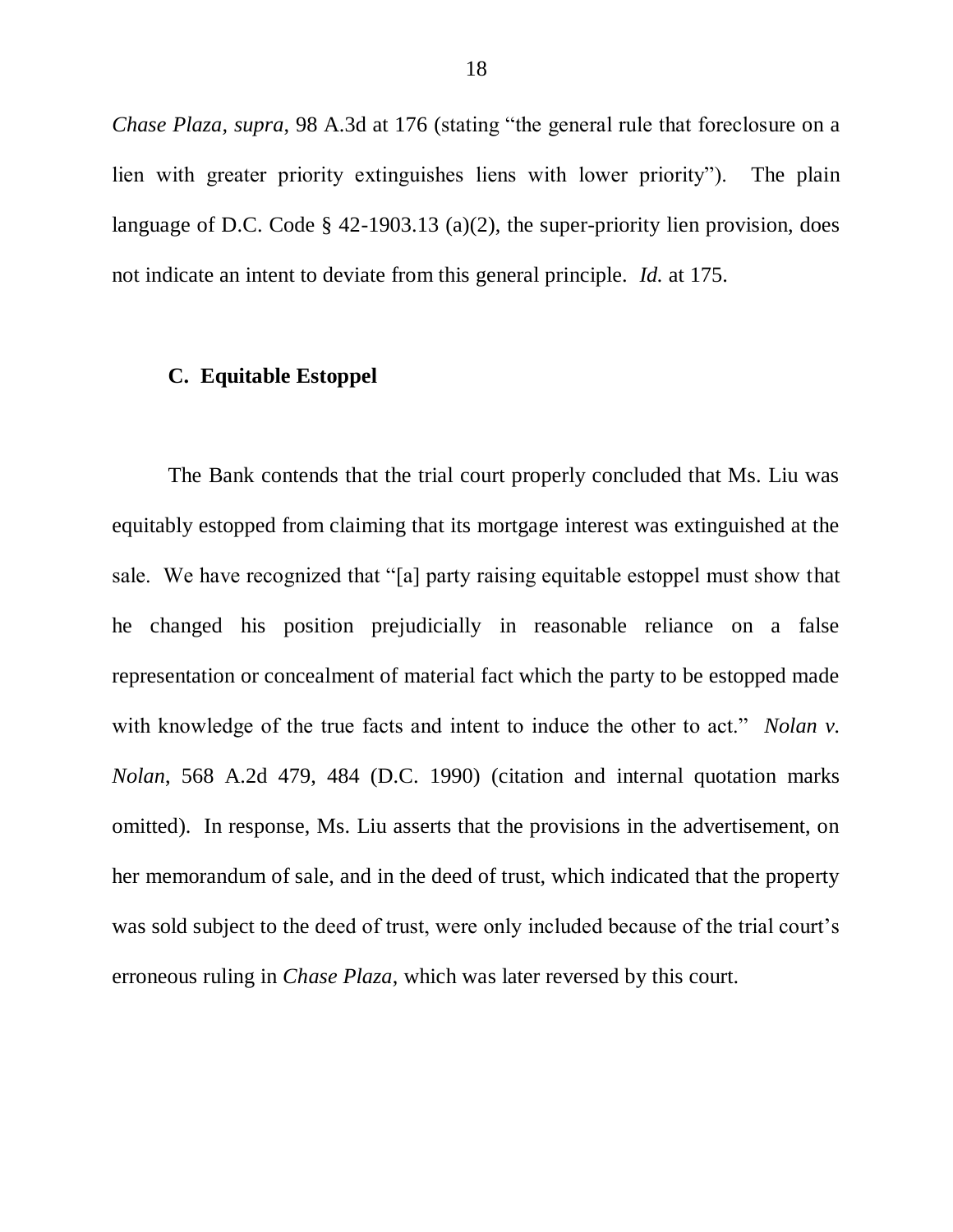Here, the record does not support the trial court's application of the equitable estoppel doctrine to preclude Ms. Liu from maintaining that her purchase of the condominium was not subject to the Bank's deed of trust. To begin, the Bank has not demonstrated that it reasonably relied on the advertised terms of sale to protect its mortgage interest. To the contrary, the Bank attempted to pay the six months of condominium assessments in order to stop the foreclosure sale, but failed to make the payment on time. Moreover, although the Bank contends that it "reasonably relied upon Ms. Liu's actions in accepting the terms of the sale by not moving to vacate the sale after it occurred[,]" this argument lacks merit—the Bank was aware through its loan servicer that the state of the law on super-priority liens was in flux at the time, and that the Bank's interest could be subordinate to Sonata's interest in the event of a foreclosure sale.

Furthermore, the legislative history of the super-priority lien provisions and public policy concerns related to ensuring a condominium association's collection of unpaid assessments, also support a conclusion that equitable estoppel is not appropriate in this case. *See Sears v. Sears*, 293 F.2d 884, 887 (D.C. Cir. 1961) ("[A] court of equity, in determining whether to interpose the bar of equitable estoppel, must consider all the factors of the particular case at bar, the parties involved, the effect of the ultimate decision on third parties who are not before the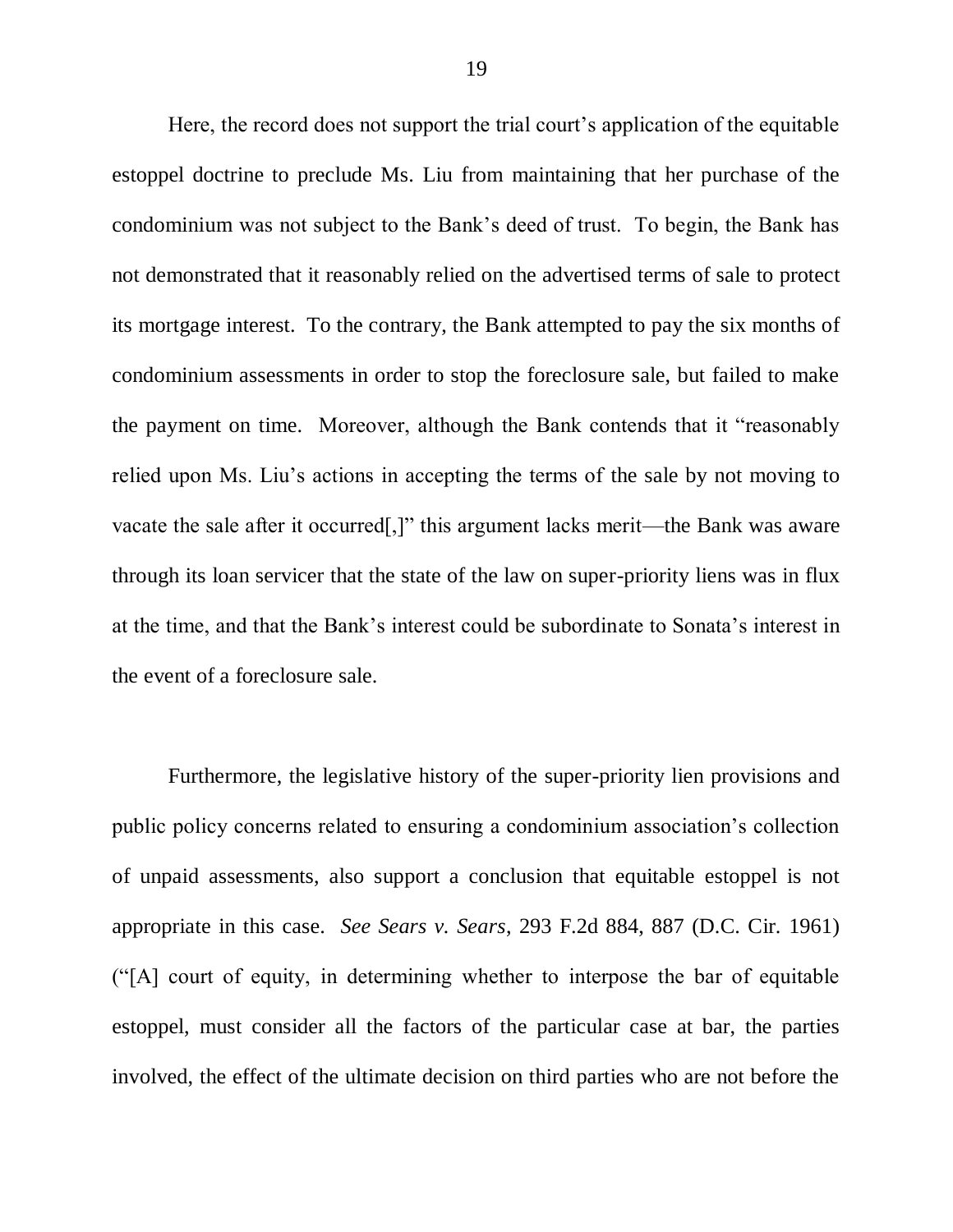court, the nature of the rights sought to be vindicated and, as well, public policy as expressed by pertinent statutes and prior judicial declarations."). For example, in 2013, the Joint Editorial Board for Uniform Real Property Acts ("JEB")—a board established by the Uniform Law Commission ("ULC")—created a report, to in part, address the appropriate interpretation of the six-month limited priority lien provision.<sup>11</sup> *See* JEB Report, *supra* note 11, at 6. In its report, the JEB discussed how the depressed real estate market has led to incentives for banks to intentionally delay foreclosure proceedings, at the expense of condominium associations, which are forced to forgo timely payments of assessments, and at the expense of condominium association residents who "bear the consequences of default by a [condominium unit owner] [on] assessment obligations." *Id.* at 4. In this case, Mr. Lucas was in default on both his mortgage payments and his condominium assessments for a lengthy period, from 2009 to 2014, yet the Bank waited five years to institute foreclosure proceedings on the unit. In addition, the

<sup>11</sup> The JEB monitors all uniform real property acts and "provides guidance to the [ULC] and others regarding potential subjects for uniform laws relating to real estate[.]" Report of the Joint Editorial Bd. for Unif. Real Prop. Acts, *The Six-Month "Limited Priority Lien" for Association Fees Under the Uniform Common Interest Ownership Act* (June 1, 2013) ("JEB Report"). The Board is made up of representatives from the ULC, the American Bar Association's Real Property, Trust and Law Section, and the American College of Real Estate Lawyers, and liaisons from the American College of Mortgage Attorneys, the American Land Title Association, and the Community Associations Institute.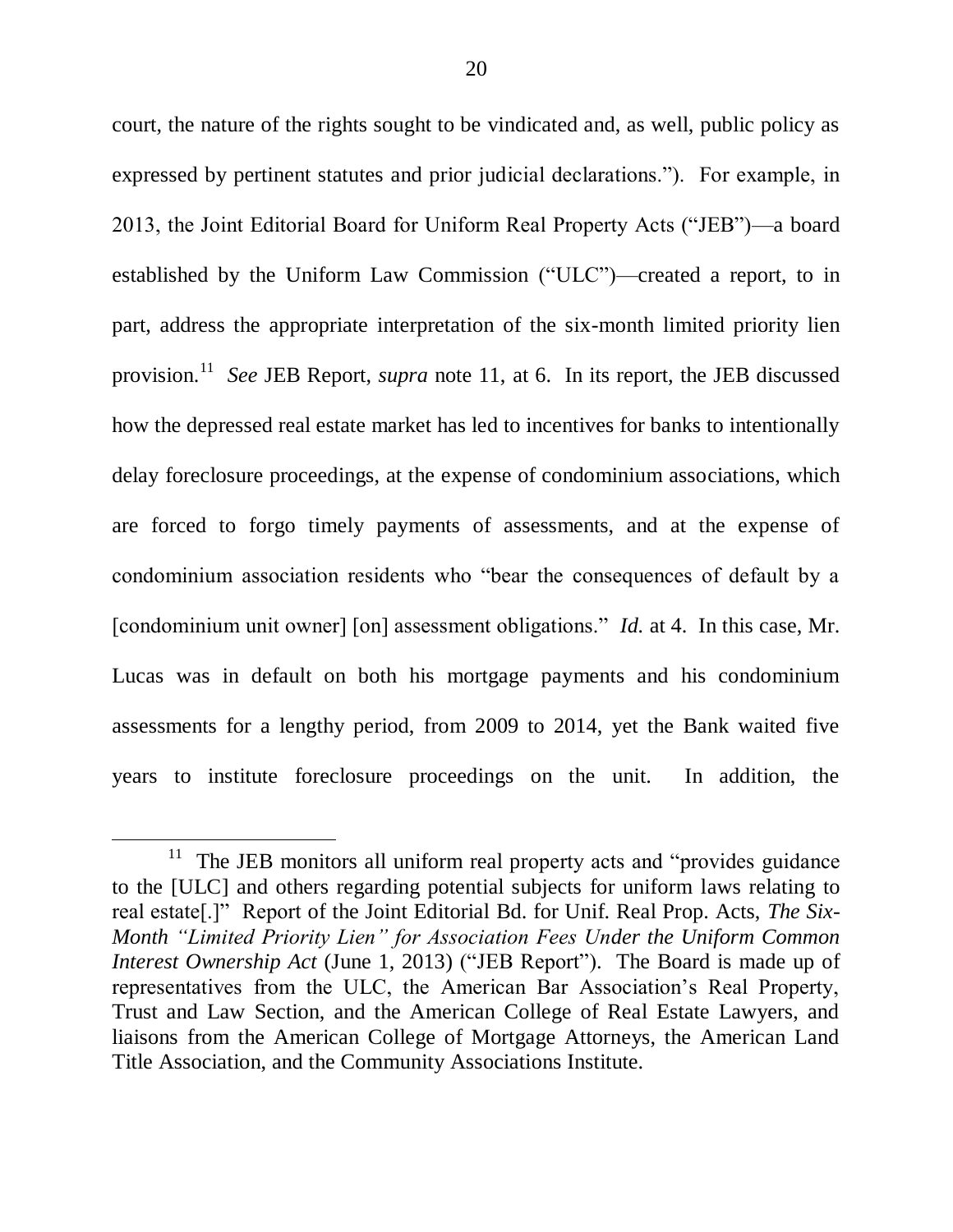condominium association had to file several notices of foreclosure in an effort to obtain payments to cover Mr. Lucas's defaults on the assessments. It is this prejudice to condominium associations from extended delays by a bank to institute foreclosure on a condominium unit, which the super-priority lien was intended to prevent.

Finally, and most importantly, we note that equitable relief is not available when granting such relief would contravene the express provision of a statute. The judicial system is charged with enforcing public policy as embodied by legislative statute. "It is a basic maxim that equity is ancillary, not antagonistic, to the law. Equitable relief is not available when the grant thereof would violate the express provision of a statute." *Dep't of Transp. v. Am. Ins*. *Co.,* 491 S.E.2d 328, 331 (Ga. 1997) (citation and internal quotation marks omitted); *see also T.F. v. B.L.,* 813 N.E.2d 1244, 1253-54 (Mass. 2004) (citation and internal quotation marks omitted) (stating that "[e]quity is not an all-purpose judicial tool by which the right thing to do can be fashioned into a legal obligation possessing the legitimacy of legislative enactment"). Although it may seem like Ms. Liu was able to procure the property for a relatively low amount of money through the foreclosure process, any concerns about this process are properly addressed through the legislative process. Moreover, the Bank still retains a claim against Mr. Lucas, the borrower under the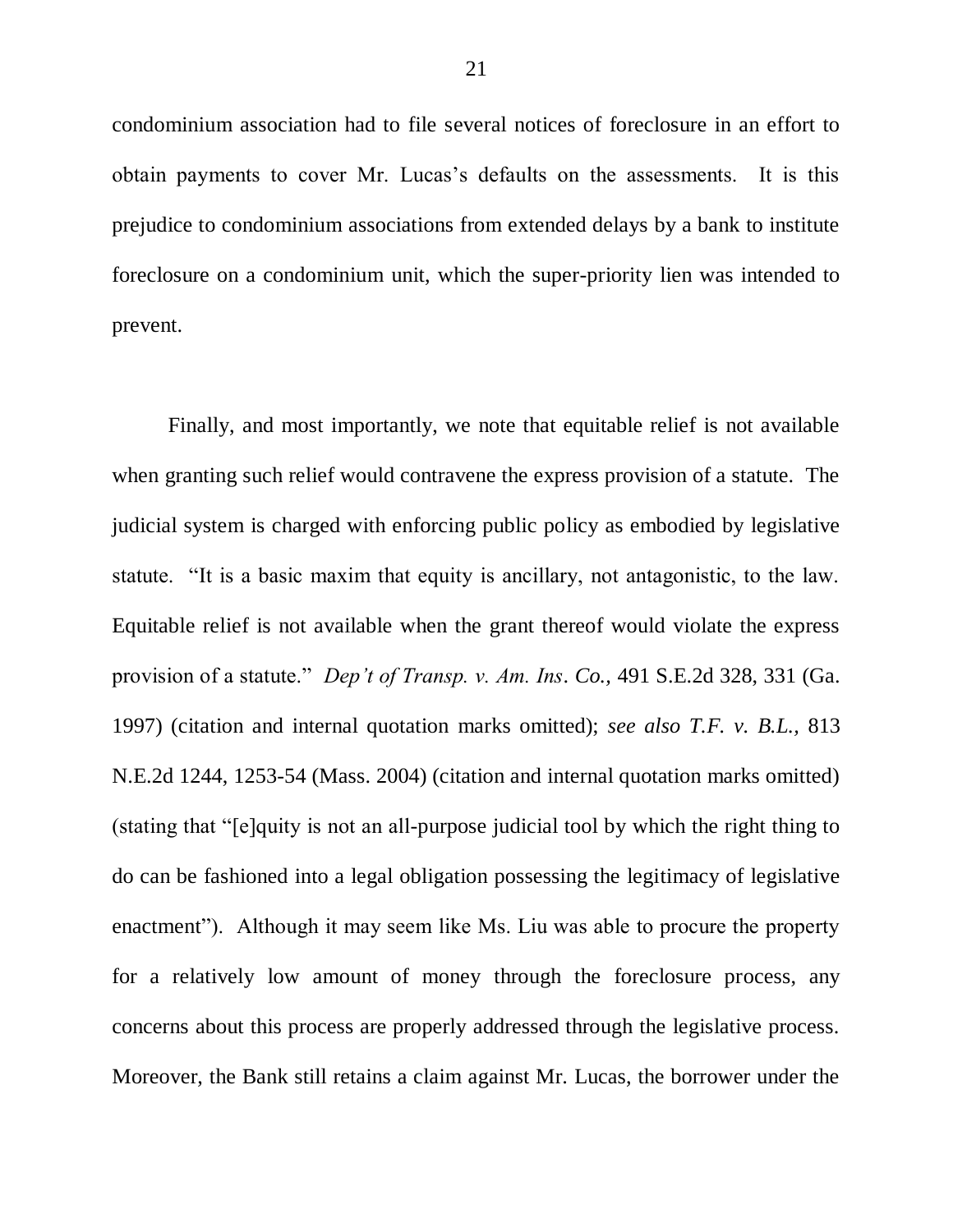Bank's mortgage loan, from whom the Bank can seek to recover the remaining balance owed on Mr. Lucas's mortgage.

### **D. The Bank's Additional Claims**

The Bank makes a few additional challenges to Sonata's foreclosure sale, which warrant brief discussion. First, the Bank argues that Sonata was permitted to conduct the foreclosure sale subject to the Bank's first deed of trust, because a secured party bank and a condominium association may agree to subordinate a condominium association's super-priority lien to a bank's mortgage lien under the JEB Report. However, this is a mischaracterization of the JEB Report. Example One of the JEB Report addresses an instance in which a unit owner is in default on both its mortgage with the bank and its common expense assessments, and the bank institutes foreclosure proceedings on the unit*.* JEB Report, *supra* note 11, at 7-8. Example One clarifies that a bank's foreclosure on the unit will not extinguish the association's super-priority lien because that lien is senior to the bank's lien. *Id.* at 7. Instead, the association's super-priority lien will transfer to the proceeds of the sale, and the buyer at the foreclosure sale will take title to the unit, subject to the association's six-month super-priority lien. *Id.* at 7-8. In this example, the JEB Report mentions that as an alternative, the bank and the association may agree that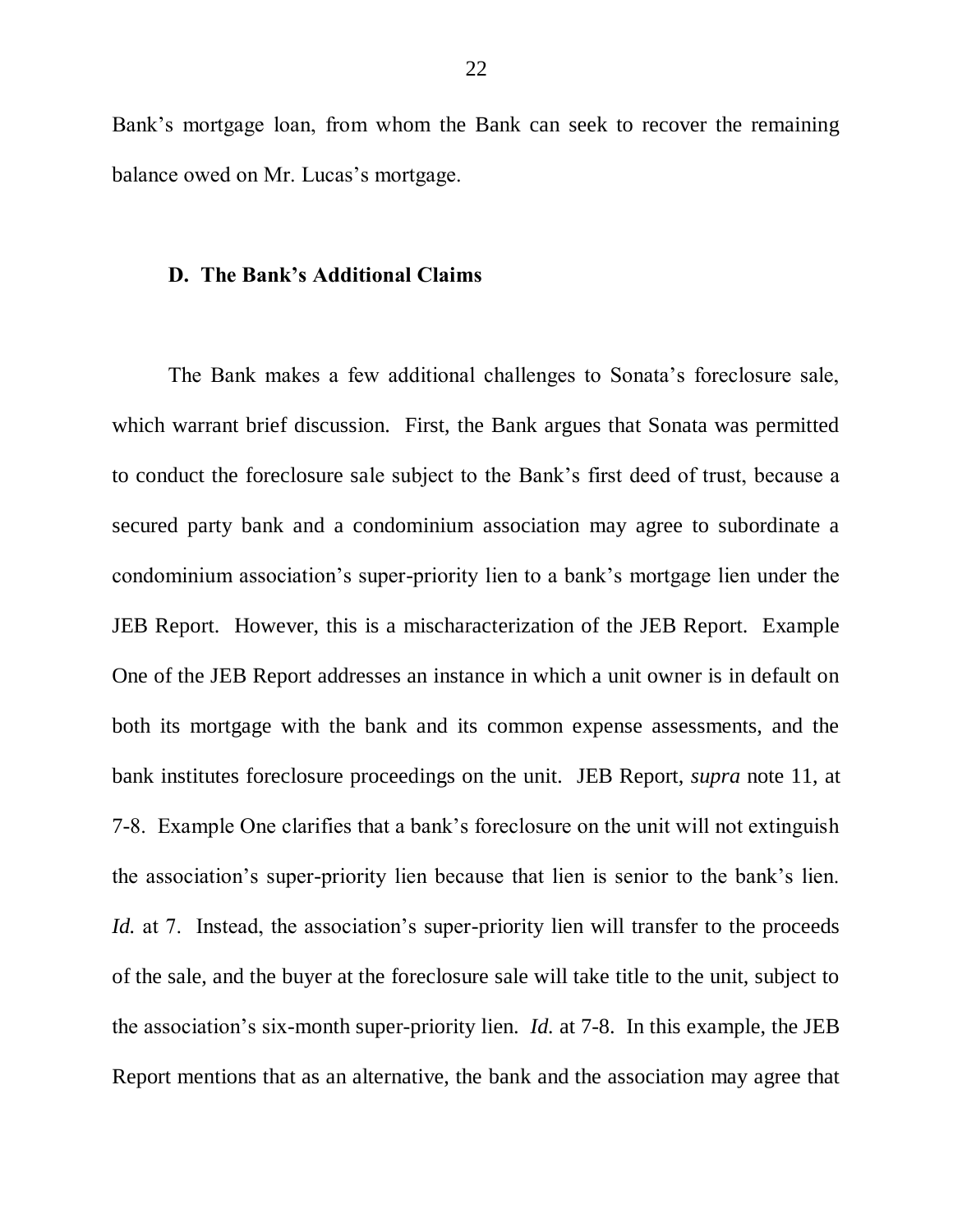the foreclosure sale will deliver clear title to the buyer, with the proceeds of the sale being distributed first to the association to cover its six months' worth of unpaid assessments prior to being applied to the bank's unpaid mortgage balance. *Id.* at 8. This alternative, however, does not suggest that the association may subordinate its senior lien status; to the contrary, it reinforces the principle that an association's six-month priority lien has "true priority" over the bank's subordinate lien. *See id.*

Next, the Bank argues that Sonata could only impose its six-month superpriority lien through a judicial foreclosure, and maintains that because the association conducted a non-judicial foreclosure in this case, the sale could not operate to extinguish the Bank's mortgage lien. We disagree. The Bank cites to the version of D.C. Code  $\S$  42-1903.13 (a)(2) in effect on the date of the foreclosure sale, which states that:

[t]he lien shall also be prior to a mortgage or deed of trust . . . to the extent of the common expense assessments based on the periodic budget adopted by the unit owners' association which would have become due in the absence of acceleration during the 6 months immediately preceding institution of an action to enforce the lien.

However, the statute also contemplates non-judicial enforcement of liens, as occurred in *Chase Plaza*—D.C. Code § 42-1903.13 (c)(1) expressly states that "[t]he unit owners' association shall have the *power of sale* to enforce a lien for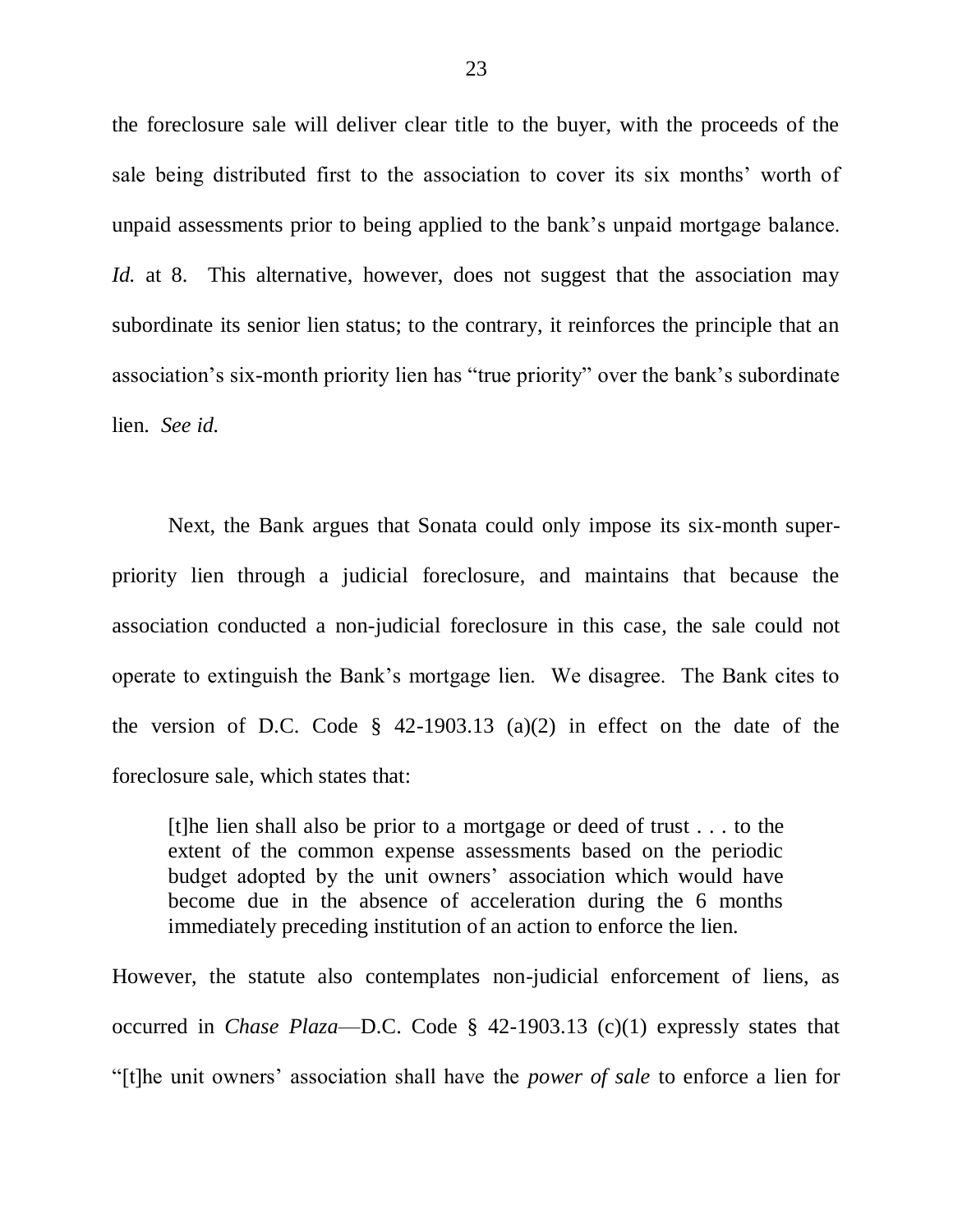assessments against a condominium unit . . . unless the power of sale procedures are specifically and expressly prohibited by the condominium instruments." (emphasis added). Here, the condominium by-laws explicitly authorize a nonjudicial foreclosure, stating that "[t]he lien for assessments may be foreclosed in the manner provided by the laws of the District of Columbia either, at the option of the Board of Directors, by a sale in a non-judicial proceeding or by suit brought in the name of the Board of Directors, acting on behalf of the Association." Moreover, effective June 21, 2014, D.C. Code § 42-1903.13 (a)(2) was amended to include language referring to "institution of an action to enforce the lien or recordation of a memorandum of lien against the title to the unit by the unit owners' association." "While the action of a later Council usually does not provide definitive evidence of the intent underlying the action of a former Council," *see Coleman v. Cumis Ins. Soc'y*, 558 A.2d 1169, 1172-1173 (D.C. 1989), the fact that the 2014 "clarif[ication]" is consistent with the official comments of the UCIOA and the UCA, discussed below, "lends some support for our view that . . . the [earlier] Council intended to" provide for foreclosure of a super-priority lien through a condominium association's power of sale. *Id*.

The official comments of the UCIOA and the UCA for the super-priority lien provisions state that an association's super-priority lien may be foreclosed in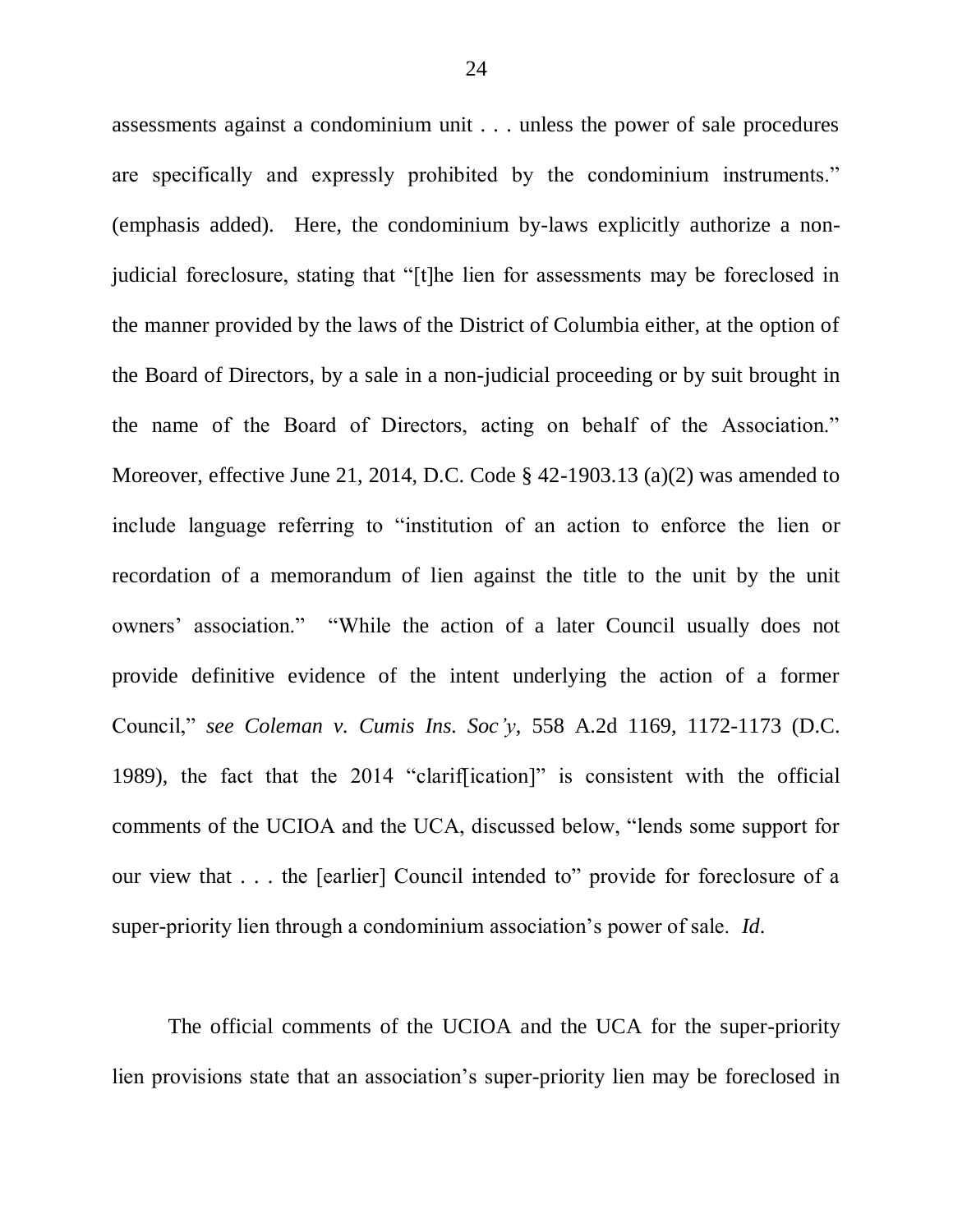the same manner in which a mortgage on real estate is foreclosed. *See* UCIOA § 3-116 (k)(1); UCA § 3-116 (a); *see also* JEB Report, *supra* note 11, at 9 n.8 ("[A]n association may foreclose its lien by non-judicial proceedings if the state permits non-judicial foreclosure."). In this jurisdiction, a mortgage lender may foreclose on a unit through judicial foreclosure or non-judicial foreclosure, and accordingly, Sonata had the option of pursuing either type of foreclosure in this case. *See* D.C. Code §§ 42-815, -816 (2012 Repl.). Thus, Sonata was not precluded from pursuing non-judicial enforcement of its super-priority lien.

Lastly, the Bank argues that Sonata's foreclosure sale could not have been conducted pursuant to its super-priority lien because Sonata had already previously attempted to foreclose on the unit. The Bank, relying on Example Three in the JEB Report, is correct that the super-priority lien provision "does not . . . authorize an association to file successive lien enforcement actions every six months as a means to extend the association's limited lien priority." JEB Report, *supra* note 11, at 12. Example Three in the JEB Report, however, is based on a case in which a foreclosure action is already pending at the time the association attempts to file an additional foreclosure action; as a foreclosure action had already been initiated, the additional action was not necessary to enforce the association's lien and represented an attempt to extend the association's lien priority beyond the six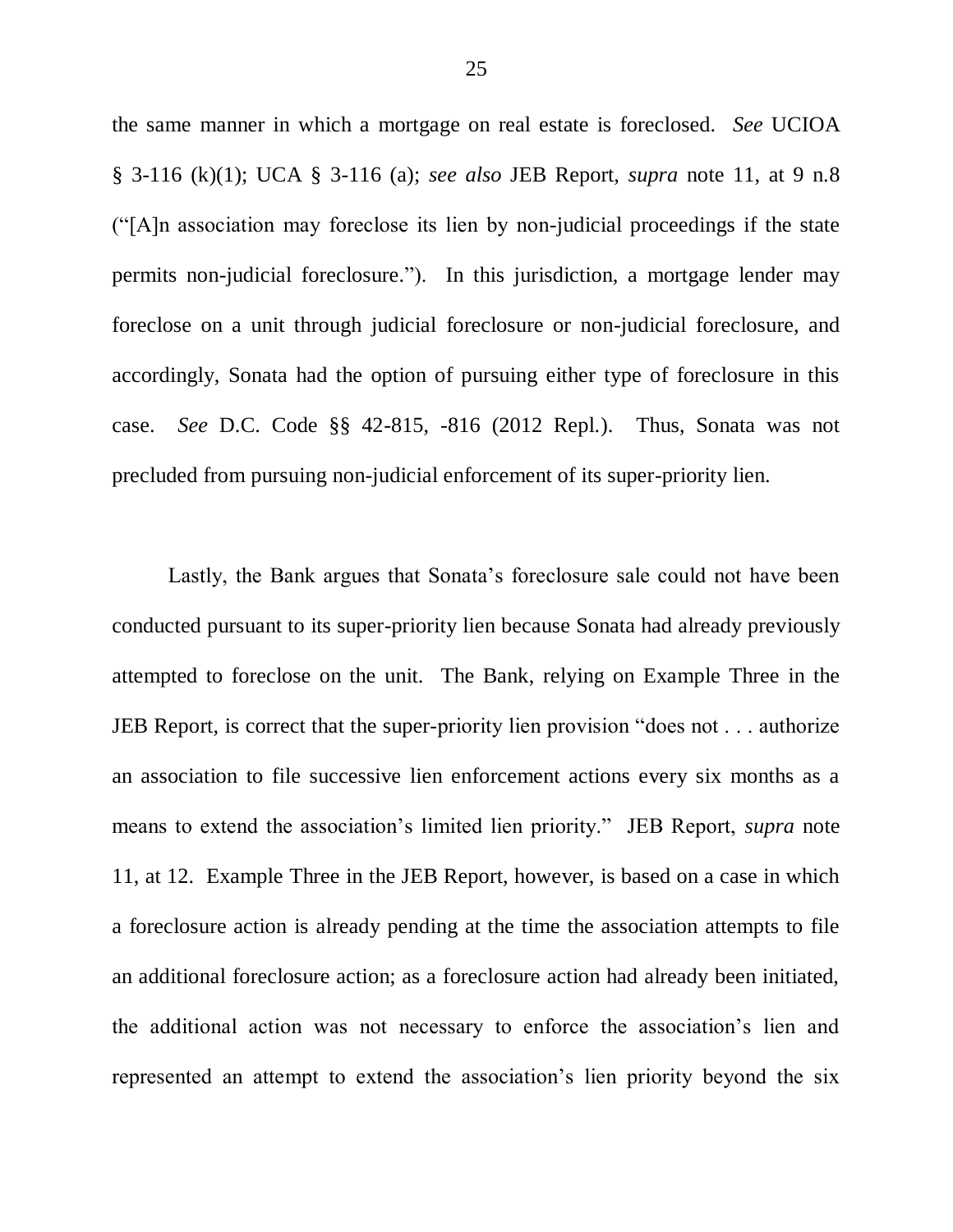months entitled to super-priority status. Although this precludes an association from obtaining super-priority status on an amount in excess of six months while a foreclosure action is pending, it does not preclude an association from enforcing another super-priority lien if there is no action pending.

In *JPMorgan Chase Bank, N.A. v. SFR Investments Pool 1, LLC*, the United States District Court for the District of Nevada stated that it could not find "any authority stating that an [association] is precluded from bringing multiple enforcement actions to enforce entirely separate liens (with super[-]priority portions) for unpaid assessments against the same parcel of property." 200 F. Supp. 3d 1141, 1167 (D. Nev. 2016). The court recognized that the JEB Report barred multiple attempts to "enforce the super[-]priority portion of its lien multiple times during the pendency of the same bank foreclosure action" but that no such bar existed for a subsequent enforcement action to enforce a separate lien when no other foreclosure action was pending. *Id.* at 1168. Similarly, in this case, although Sonata had previously collected on a separate super-priority lien, they were not barred from filing a successive foreclosure action when no such action was pending.